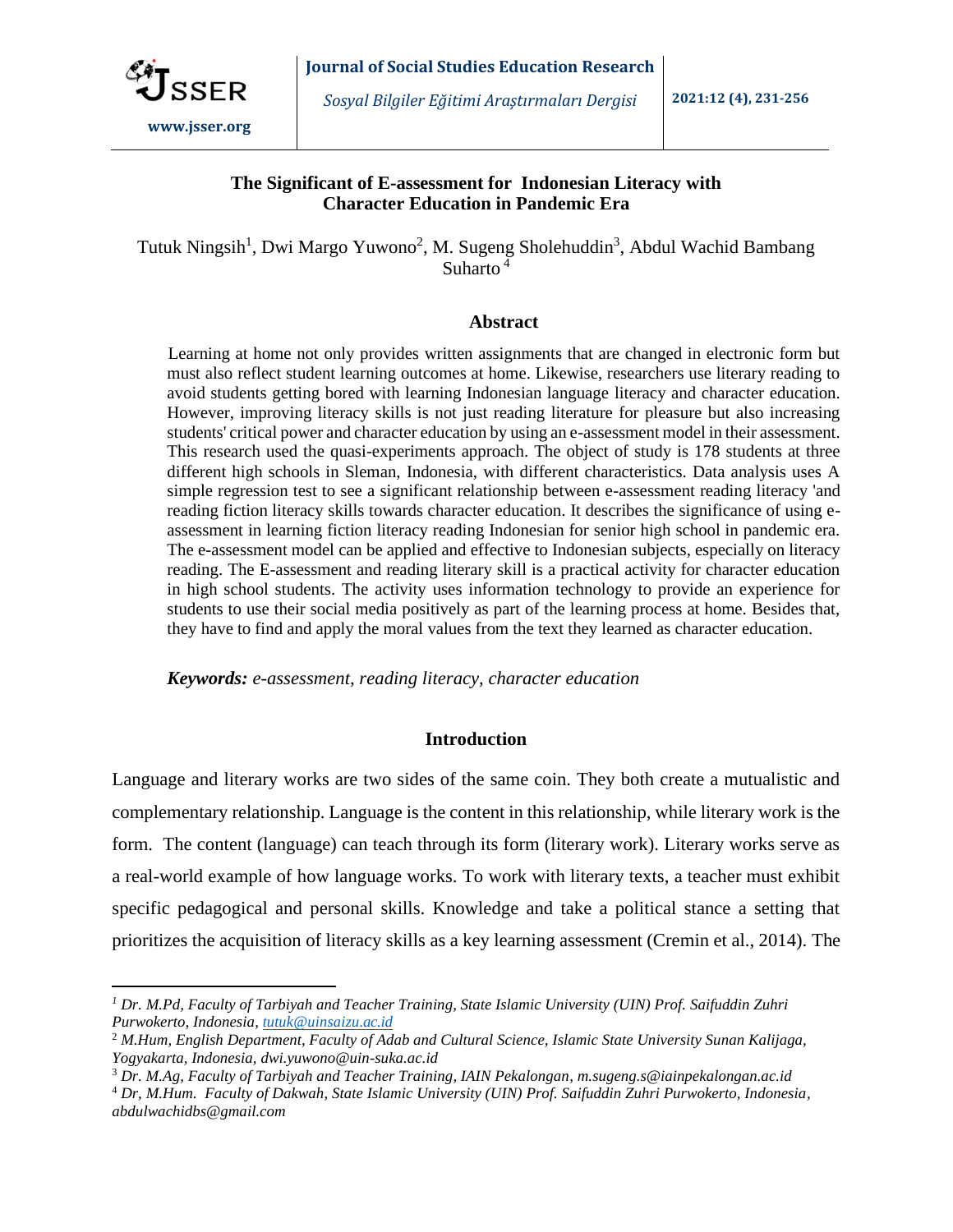use of challenging literary texts in reading and writing ensures that students develop skilled reading practices and more dynamic responses to text, which has the added benefit of improving reading test scores. Quality literature and good pedagogy go hand in hand for increasing the literacy skills of our students (Anand & Hsu, 2020; Brownell & Rashid, 2020; Gibson & Ewing, 2011), so teachers must have professional confidence to plan lessons from literary texts (Isidro & Teichert, 2021; Jenkinson, 2012).

Reading is one of the most critical elements of culture in the modern world and a tool for increasing an individual's intellectual and creative potential. Various academic specialists have studied the problem of reading over the past decades: there is a clear trend in the change of reading practices associated with capturing literature text on the global Internet (Shabalina & Bikov, 2021). Reading is not fair to understand the meaning of content. There are two vital comprehension aptitudes for understanding the explicit meaning of writings. Education abilities for the 21st century, reading classrooms require students to consider real-world circumstances and the changing identity of the writings they ought to socialize and peruse (Shaimardanova et al., 2020; Jose, 2021).

However, improving literacy skills is not just by reading literature for pleasure but also by increasing the students' critical power and character education with their collaboration, reflection, and presentation emphasized on their reading text using assessment (Almerico, 2014; Mullis & Martin, 2019). In Indonesia, many schools use literacy programs to improve their reading skills and integrate them with character education (Ahmadi & Yulianto, 2017; Pantiwati et al., 2020; Zurqoni et al., 2018). One of them is the senior high school in Sleman. They use a literacy program to immerse character education for their students, but since pandemic Covid-19 the program has a problem doing it. One of them is how to assess the improvement of students' literacy skills in online ways.

A better assessment procedure will depend on some factors, including the purpose of the assessment, the quality of the assessment tool, the skills of the person using it, and the educational decisions that must make. Disagreements arise when the richness of literacy is oversimplified by assessments that are not multidimensional or authentic, such as the overuse of multiple-choice questions. Assessments that truly measure growth are required to track a student's literacy progress. Progress-monitoring assessments give a baseline of a student's success, and periodic reassessment as the student progresses toward learning outcomes, rather than simply taking a snapshot of the student's achievement at a single moment in time. To reflect the assessment's goal of simulating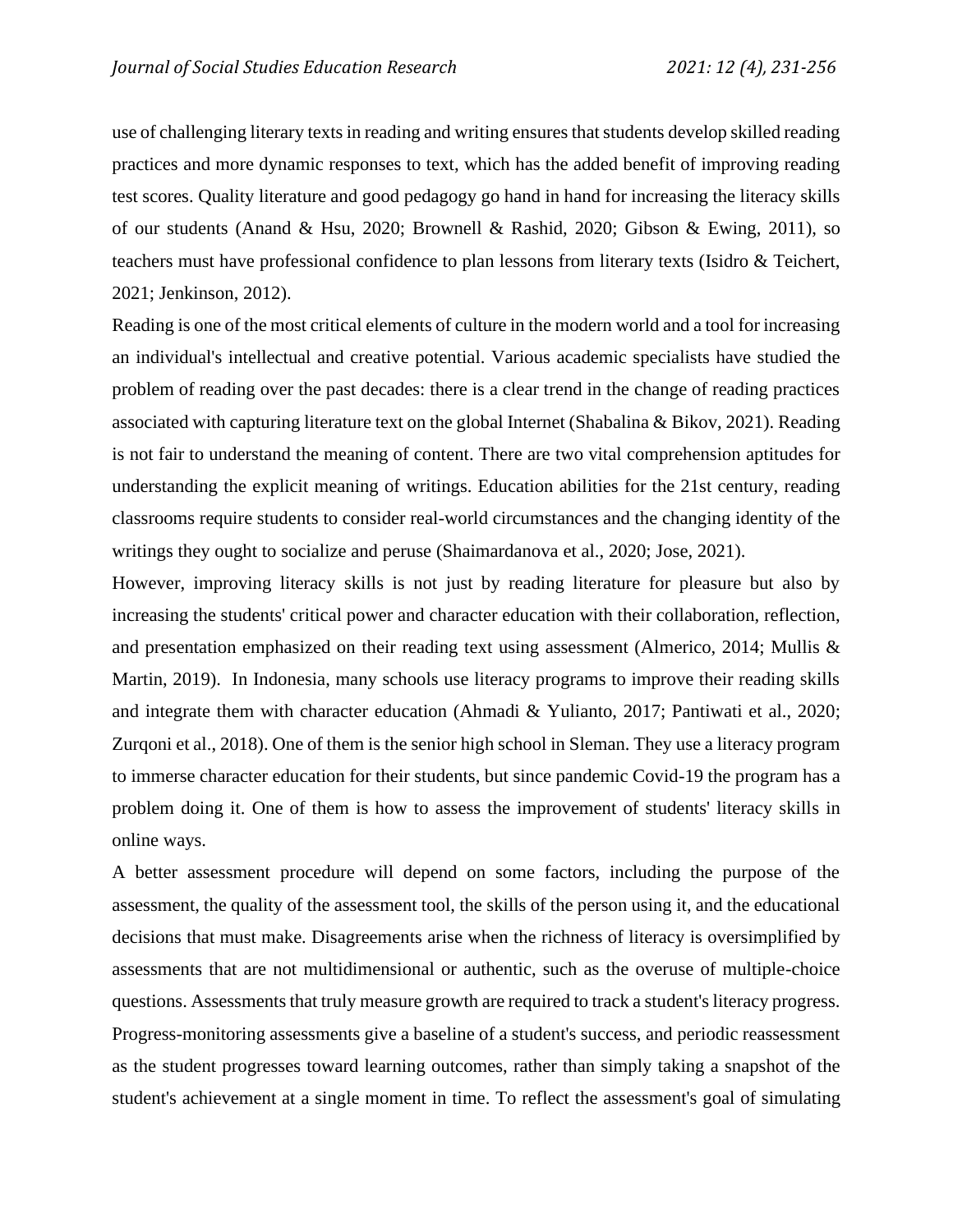an authentic reading experience, the reading passages, whether presented digitally or in printed formats, as well as the simulated online materials, must be typical of those read by students in their everyday experiences and reflect students' authentic reading experiences, both in and out of school (Mullis & Martin, 2019). As a result, a new model of e-assessment of student literacy skills is required.

One alternative asses students' achievement of reading literacy is using ICT (Mullis & Martin, 2019; Putri et al., 2021). The use of information technology provides experiences for the students as part of the learning process al. home. Technology development has started innovations that might play an essential part in restructuring learning technology development10; Simon and Garcia-Belmar, 2016). According to these explanations, it is expected that students will be able to read more and be excited to understand the reading text related to human values for their character in life (Mullis & Martin, 2019). The description above becomes found of the researchers to raise the topic of the use of the e-assessment in learning Indonesian literacy for senior high school. It is used in the learning process, and it is expected to increase student motivation in literacy programs and improve the students' critical reasoning capacity, especially in character education.

## **Objective of Study**

This paper aims to describe the significance and effectiveness of e-assessment for Indonesian literacy that was integrated with character education in senior high school, as well as define the adequacy of e-assessment, in order to respond to the question of how the respondents' pre- and post-experiment state of attitude scores compared with the use of an e-assessment in the high school students toward their Indonesian literacy skill achievements.

## **Research Questions**

The authors' main research question is how implementation e-assessment Indonesian literacy integrated with character education for high school students. This threshold issue elaborates the following research sub-questions:

- 1. Isthere any significant influence of the e-assessment toward character education on Senior High School students?
- 2. Is there a significant influence of the reading fiction literacy skill toward character education on Senior High School students?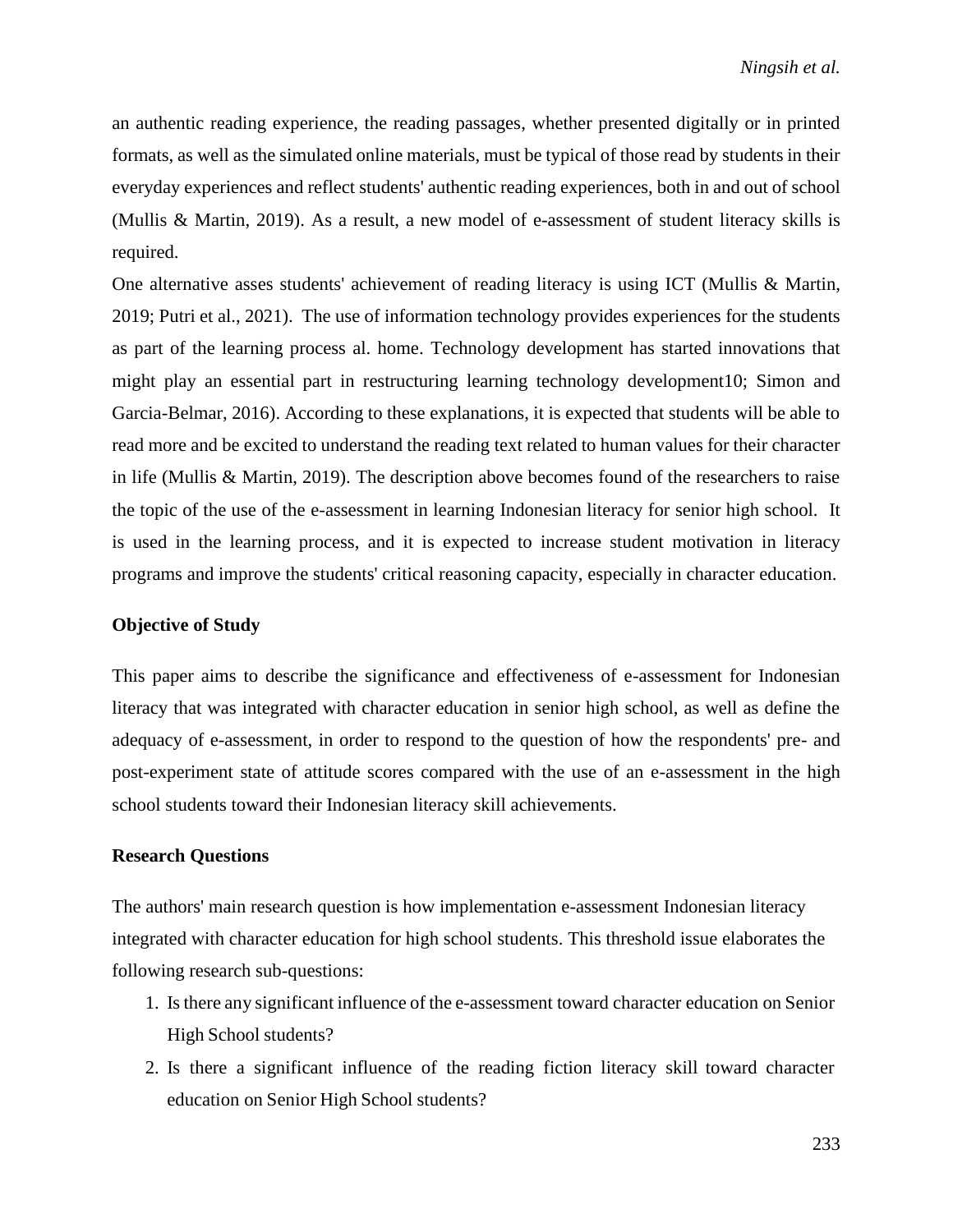3. Is there any interaction of the e-assessment and reading literacy skill toward character education on Senior High School students?

### **Hypothesis**

Based on the theoretical study and research questions above, the following hypotheses can be formulated:

- $H_1$ : There is a significant influence of e-assessment literacy  $(X1)$  toward character education (Y) on senior high school students.
- $H_2$ : There is a significant influence of the reading fiction literacy skill  $(X2)$  toward character education (Y) on senior high school students.
- H3: There is an interaction between the e-assessment literacy and reading literacy skill toward character education (Y) on senior high school students.

## **Literature Review**

### **E-assessment**

Assessment is how to monitor or analyze the student's progress during the learning process; utilizing erroneous responses as clues to adapt the learning process is essential for the teacher's role. The term "assessment" was appropriately introduced into the concept of constructivist education and so became a different pedagogical aspect. Assessment is a method of determining the extent and degree of learning within or outside of the classroom (Bittman & Russell, 2016). A subject module or qualification's skills, knowledge, and attitudes can be measured against a predetermined standard set by the tutor or examining body. Assessment serves a variety of functions (Idowu et al., 2020). It can be used to assess learners' progress, select candidates for jobs or courses, demonstrate the effectiveness of a course's content and tutors' abilities, and provide learners with a long-term goal (UKEssays, 2018). The assessment also provides an opportunity to adjust teaching to ensure that all targets or criteria are met. However, some argue that assessment is an unreliable, inaccurate, and poor predictor of a student's future performance.

Furthermore, the electronic resources may perform a variety of tasks in pedagogical tasks. For example, a computer or the web can operate as a basis from which diverse educational aspects are accessed and assist or aid in executing certain pedagogical elements like assessment (Hench,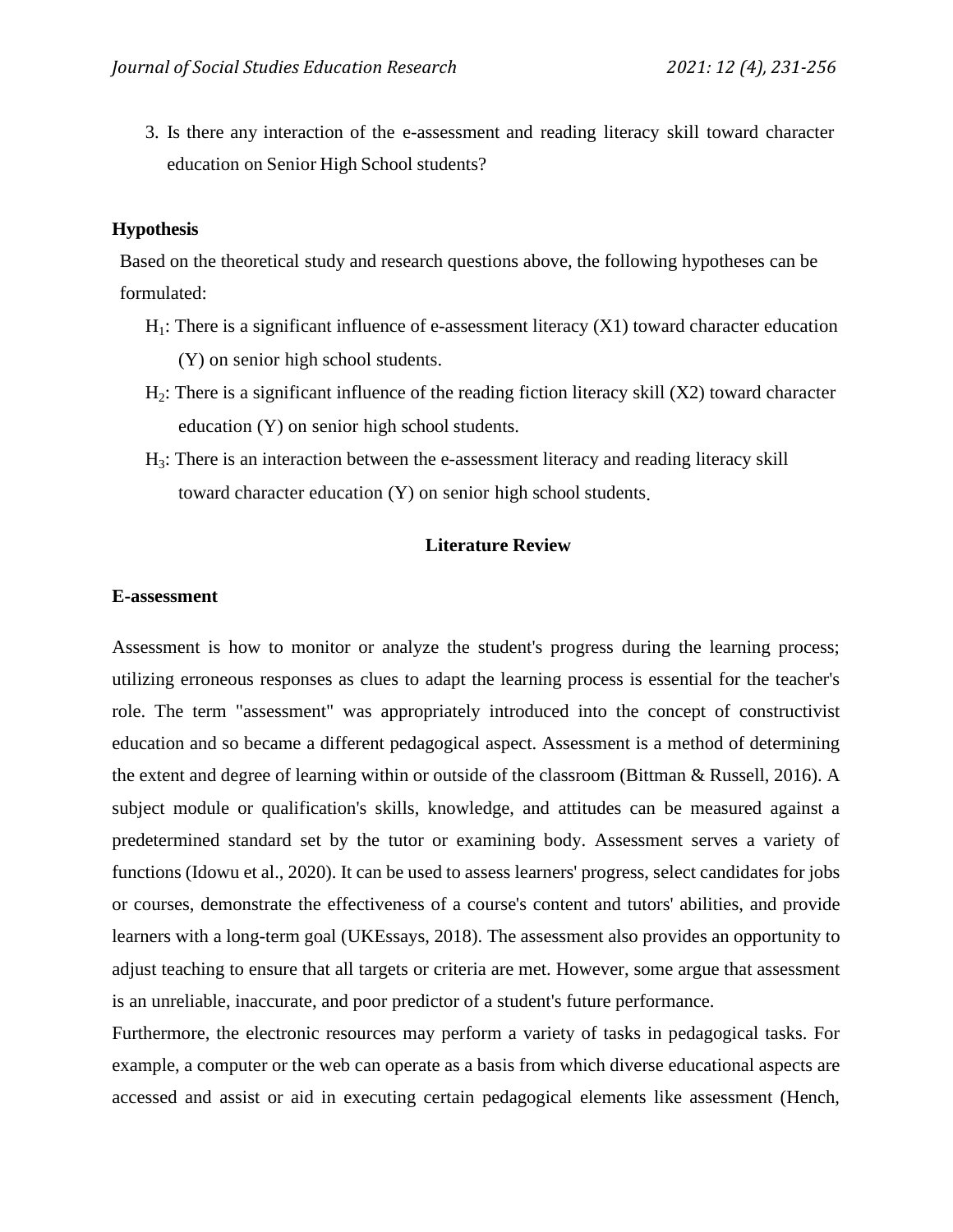2015). While research has increased dramatically in recent years around the world, generating new models and assessment objects, there is still more that can be done to boost creativity in eassessment, given that, as Bevitt (2015) points out, there remains a significant literacy gap.

Incorporating online assessment into the education system is a significant technological advancement. In today's world, testing should not be a challenging experience because technology has revolutionized. Assessments can now be completed online without the need for paper and pencil. Computerized tests save time, and the most valuable product is paper (Hettiarachchi et al., 2015). These are why every educational institution with a computer and an internet connection accepts these online method elements associated with education and the environmental context. Assessments are the most important aspect of the education system since they provide students with a clear image of where they are concerned, encouraging the learner to do better. They function as a motivator and positive. Because of this, quality assessment is crucial because it pinpoints an area with total precision. Qualitative evaluations must include the following characteristics: To make it easy for the candidates to understand the text, it should be straightforward whenever possible. It should be done under the syllabus and the specific learning topic. It means that there should be no defects in the content. As well as being 100 percent correct, it should also be The test should pique the students' interest, which is why it should always be objective, interesting, and engaging (Hench, 2015).

Weschke and Canipe (2010) propose an interactive assessment technique that incorporates indications such as course evaluations, self-assessment, presentations, and rubric achievement, acknowledging the importance of cooperative assessment for professional development in this way. Lejk and Wyvill (2010), in a similar spirit, stress the relevance of self-and peer-assessment in online learning. Portfolios, which are collections of assigned projects that demonstrate individual triumphs, encourage self-evaluation, and provide a different focus on the assessment process, will begin to emerge as alternative strategies. An e-rubric is an effective means of certifying evaluation in which the student serves as the primary evaluator. Simultaneously, new technology has arisen that allows for synchronous communication with students while maintaining the nonsituational elements of e-learning. Videoconferencing can be used for initial (of prior knowledge), processive (monitoring of student engagement), and final (e.g., oral presentations and assessments) evaluation (Serrano & Cebrian, 2011).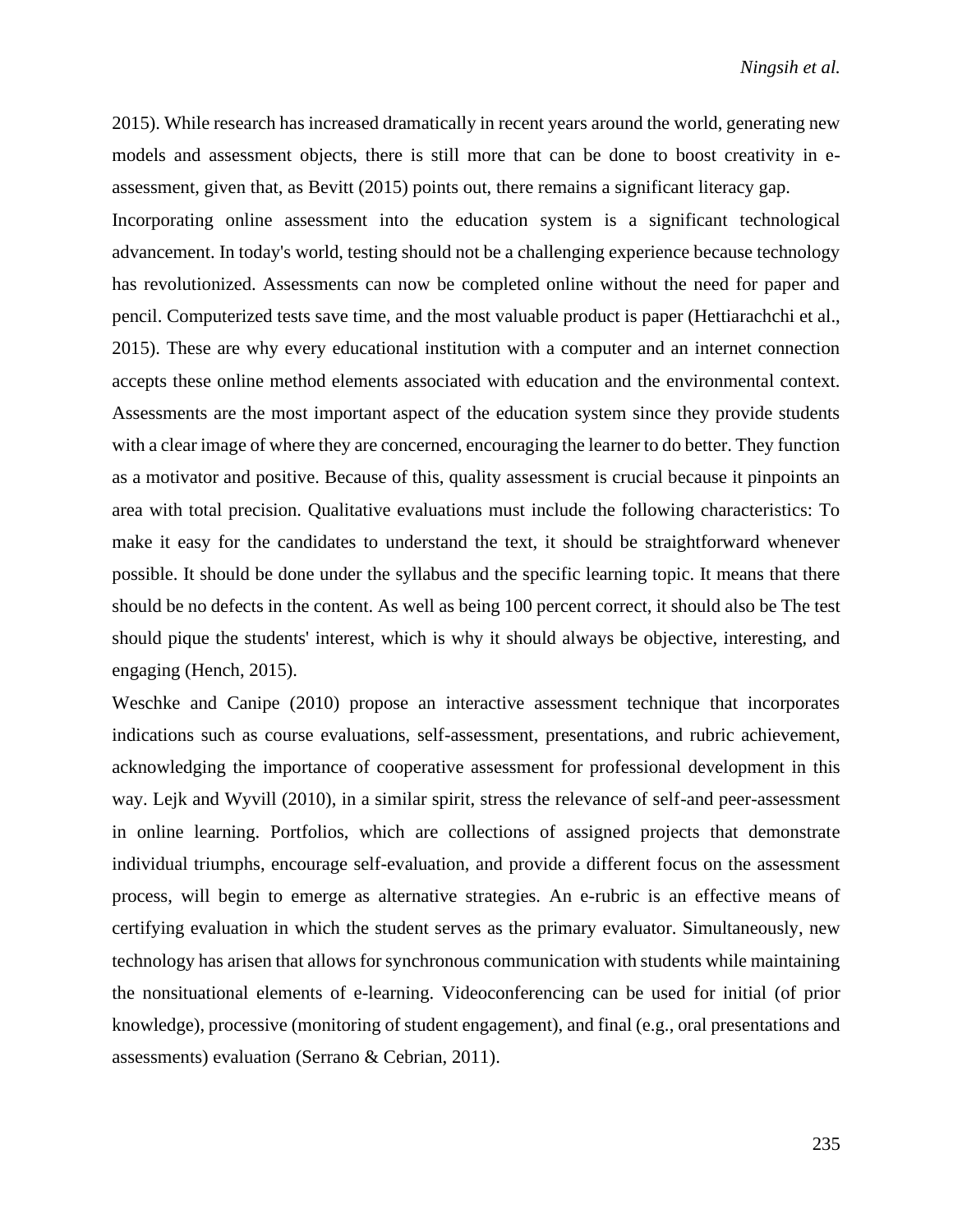In this study, researchers propose an e-assessment that uses the e-rubric model and synchronous communication using G-meet for the e-assessment of Indonesian literacy integrated with character education. Character education can benefit from e-assessment because it is possible to determine what has been learned and assist pupils in retaining and reproducing the material. By providing students with opportunities to analyze their learning process through feedback, the deployment of an appropriate e-assessment model is essential for enhancing their overall learning experience. The e-assessment model was chosen as the starting point because it demonstrates the relationship between e-assessment and practical learning (Mullis & Martin, 2019; Putri et al., 2021).

## **Literacy and Literature**

Over time, people's perceptions of what it means to be literate have shifted. 'Being literate' used to be described as having two distinct abilities: the ability to read and the ability to write (Freebody, 2007; Johnson, 2020; Mills & Unsworth, 2016; Doyle et al., 2017). However, literacy is now commonly recognized as a complex and sophisticated construct that includes multiliteracies and is multimodal and multifunctional. These characteristics interact, intertwine, and integrate as a complicated mechanism for generating meaning. Literacy defines as the ability to decode and produce text in order to make sense. Literacy is a science as well as a skill. It refers to the mechanics of reading and writing. It is responsible for the engineering structures and patterns that allow literature to exist (Cremin et al., 2014; Cronin, 2014). Literacy is the cornerstone of all verbal communication. Students today are expected to master literacy skills. Teaching children to read and write is one of the most challenging tasks a teacher will face. An effective literacy program assists teachers in completing that difficult task effectively. There are numerous types of literacy programs available. Each with its own set of components. Everything from personal teaching experience to popular educational theory can impact the components used in a literacy program. Phonemic awareness, phonics, vocabulary, fluency, comprehension, and writing are the six basic components of an effective literacy program (Jones, 2016).

The art of reading and writing, on the other hand, is referred to as literature. It is both cerebral and visceral. It feeds off of ambiguity and nuance. It necessitates that both the reader and the writer have a profound understanding of the human condition and comprehend and convey those ideas with skill and imagination. Literature, both its production and interpretation, necessitates excellent literacy skills for both the writer and the reader to access and produce text. Teachers can designate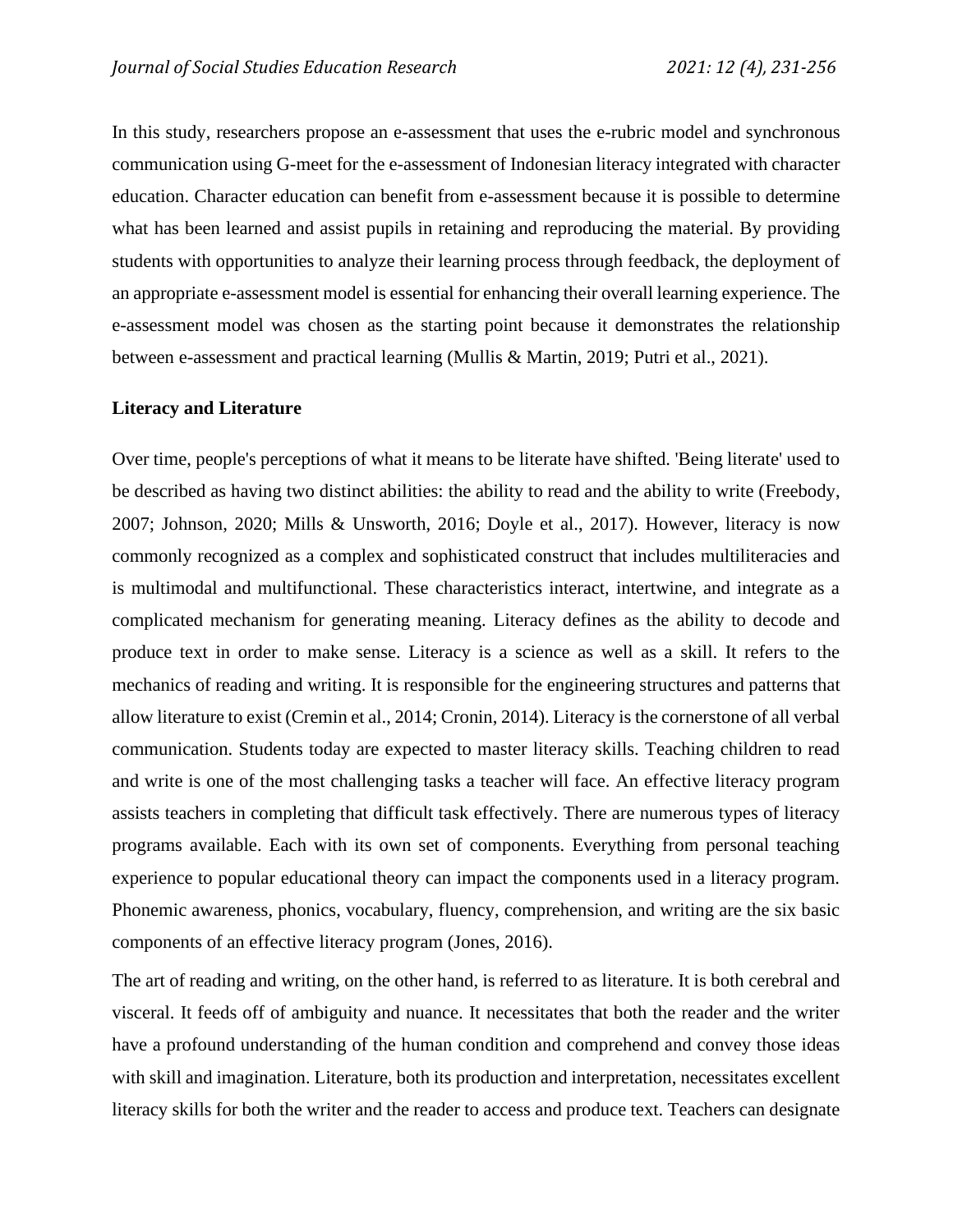literature texts because they are immersive of humankind's life and allow students to use top-down strategies to learn the language and develop their thinking skills (Cremin et al., 2014; Shatunova et al., 2021; Simpson, 2016). Teachers can scaffold their students' literacy skills by understanding how a reader responds to a text and makes a transaction with a text in order for them to acquire language skills, particularly reading skills.

According to literacy studies, the emergence of the literate ecosystem represents the expansion of the values of lifelong learning in all learning elements involved. This integration is taught inside the context of reading text, and students realize tendencies that include character and value are essential and interesting aspects of the natural world around them (Almerico, 2014; Gunning, 2012). However, improving literacy skills is not just by reading literature for pleasure but also by increasing the students' critical power and character education with their collaboration, reflection, and presentation emphasized on their reading text using assessment (Almerico, 2014; Mullis & Martin, 2019).

### **Character Education through Literature**

Firstly, the term character was indicated by several experts. According to Lickona (1991), a character is a person's natural trait in responding to situations morally, which shows real action, namely good, honest, responsible behavior, respecting others, and other noble characters. In addition, a character is associated with temperament, which gives him a definition that emphasizes the psychosocial elements associated with education and environmental context. To conclude, a character is a way of thinking, behaving, and acting, which becomes the characteristic of a person who becomes a habit and is displayed in community life (Ningsih, 2020). Inculcating values to school members means that character education will only be effective if students, teachers, school principals, and non-educators are involved in character education practices. Finally, character education can be interpreted as value education, moral education, and personality education, aiming to develop student's abilities to make good or bad decisions.

Hoge (2002) defined character education as any overt or deliberate endeavor to influence the development of appealing personal attributes or qualities. Even though the writing contains some definitions and explanations of character education, the content of programs usually adapts to the standards and values of liberality, benevolence, trustworthiness, resistance, belief, judgment, devotion, decency, opportunity, correspondence, and regard for different qualities (Bohlin et al.,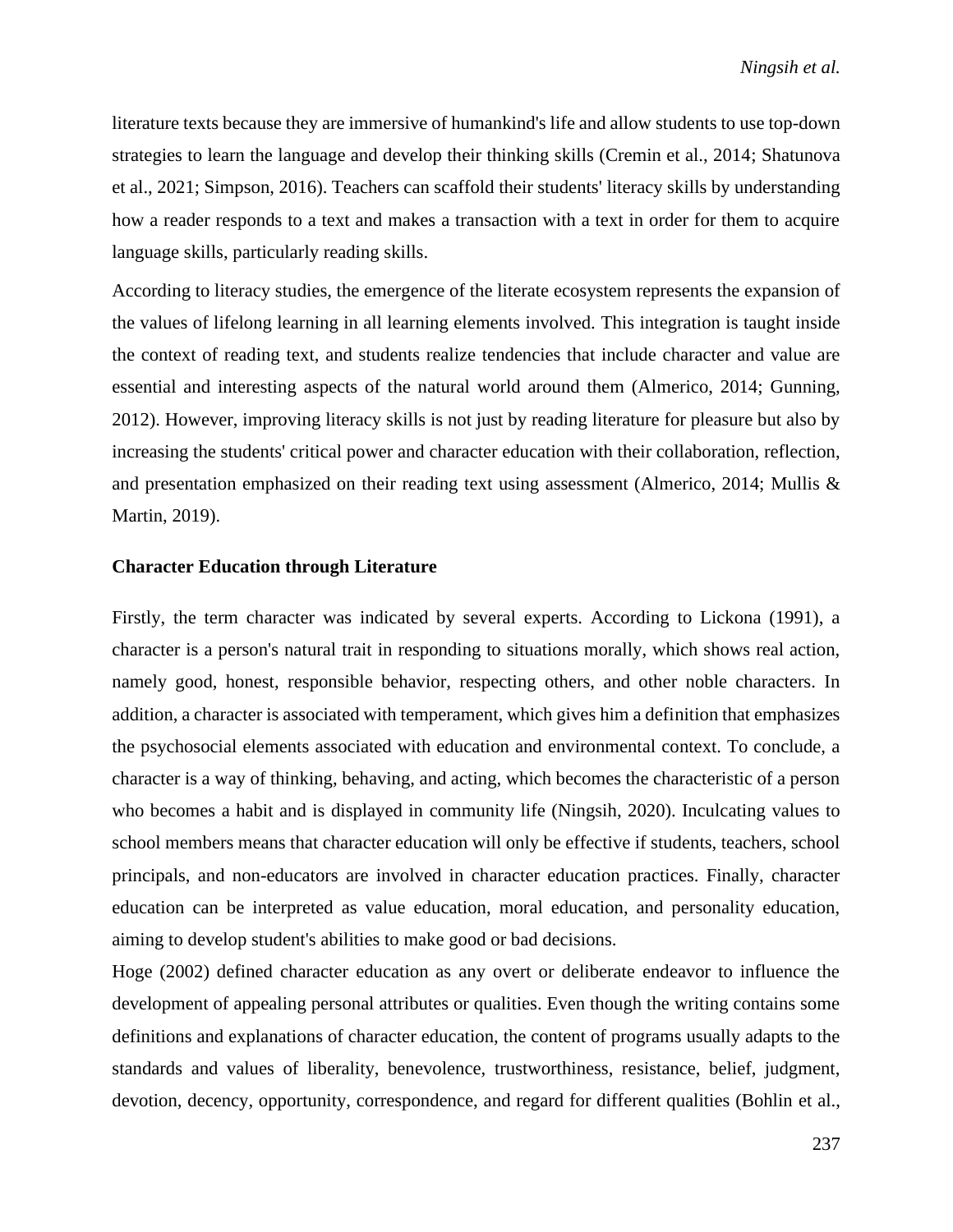2001; Brooks, 2001). Character education is the modern term for the growth of character values in education. It is defined as an organized and efficient method to being a great citizen in terms of self-respect, obligation, authenticity (Çubukçu, 2012), as well as a unique educational module that should be developed to teach understudies about the qualities and characteristics of great characters (Almerico, 2014). The educational part of character development is important. Character education aims to improve pupils' ability to comprehend moral principles and use that understanding to take "good and best" acts and comprehend their genuine life goals (Battistich, 2005). Furthermore, character education improves the quality of educational implementation results in schools, resulting in the establishment of students' character and nobility in an overall, integrated, and balanced manner following the standard governing competencies (Nurhasanah & Nida, 2016).

In practice, there are some obstacles to overcome while conducting character education. According to Lee (2009), the approach of character education has at least four major flaws: (1) Few teachers have the professional capacity in the domain of morale and character education; (2) several parents object to participating in the character education process; (3) students face many academic pressures and, as a result, they focus only on grade achievement. As a result, they concentrate solely on getting good grades. Furthermore, multiple teaching techniques such as role-playing, drama, simulation, educational games, debate, discussion, project, group work, educational visitation, interview, and brainstorming may be used to improve morale and character values (Chowdhury, 2016). Consistent habituation may be achieved through the execution of school laws, and reinforcement could be achieved through religious and national holidays, social service, and the creation of synergy with society and parents.

Many ways character education methods have done. One of them is using literature reading (Almerico 2014; Novianti, 2017). Literature integration is a viable way to educate children with almost positive character characteristics. Excellent writing with character improvement subjects has the power to create, shape, and fortify miens fundamental for ingraining in understudies vital center moral values. As character education concepts are instructed inside the literature setting, understudies realize that characteristics such as regard, genuineness, boldness, and benevolence are genuine and curiously angles of the world around them (Almerico, 2014). As more researchers and educational experts have emphasized the importance of character education in college, the number of studies on literature for character education in college has gradually increased. "Good literature tackles the profound themes of humanity and gives us insight into human nature: growth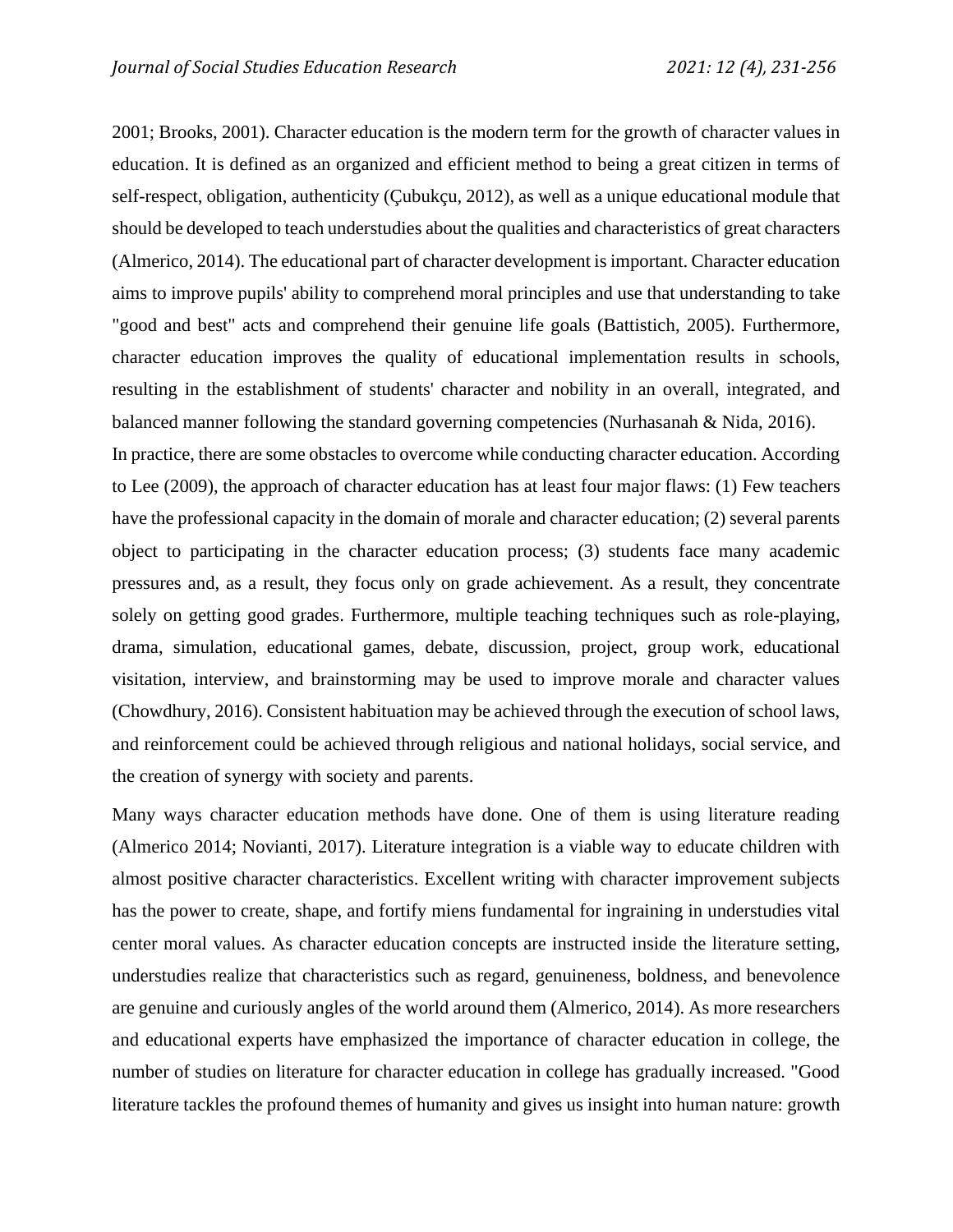and initiation, relationships and love, alienation and death," Sweeney (2008:7) say literature gives a fun way to integrate academics and character development.

On the other hand, the definition of "excellent literature" continues to be a matter of debate to the point where it is no longer relevant. As a result, rather than choosing books based on subjective conceptions of what constitutes good novels or literary works, books for character education that are relevant to student life are preferred in this scenario. Besides that, it needs teachers to give tasks or assessments that give students the ability to find moral value or character-building from literature for their lives. That is why the researchers propose an e-assessment of Indonesian literacy integrated with character education for senior high school students.

### **Method**

#### **Design**

The study employed a quasi-experimental research design to examine how the use of Indonesian literacy e-assessment and reading literacy skills influenced students' character education. In this study, the causal associative approach was used to generate a systematic description of the data (Stevens & De Bruycker, 2020). The study employed two types of variables: independent and dependent variables. The e-assessment and other aspects of the independent variables were examined. This study was conducted at three different senior high schools from November 2020 to December 2020. In Sleman, Indonesia, they are the Islamic state high school, the state high school, and the private senior high schools.

#### **Sample**

The research focuses on the Islamic state high school, which has 251 students in grades 10 and 11, the state high school, which has 271 students in grades 10 and 11, and the private senior high schools in Sleman, which have 121 students in classes 10 and 11. The proportional random sample strategy was utilized in this study. Sortition was used to sort the entire six courses, or 25% of each class, in three schools (Pitard, 2019). The researchers discovered 178 students across three high schools. In Sleman, Special District Yogyakarta, Indonesia, they are 66 students from Islamic State High School, 70 students from State High School, and 42 students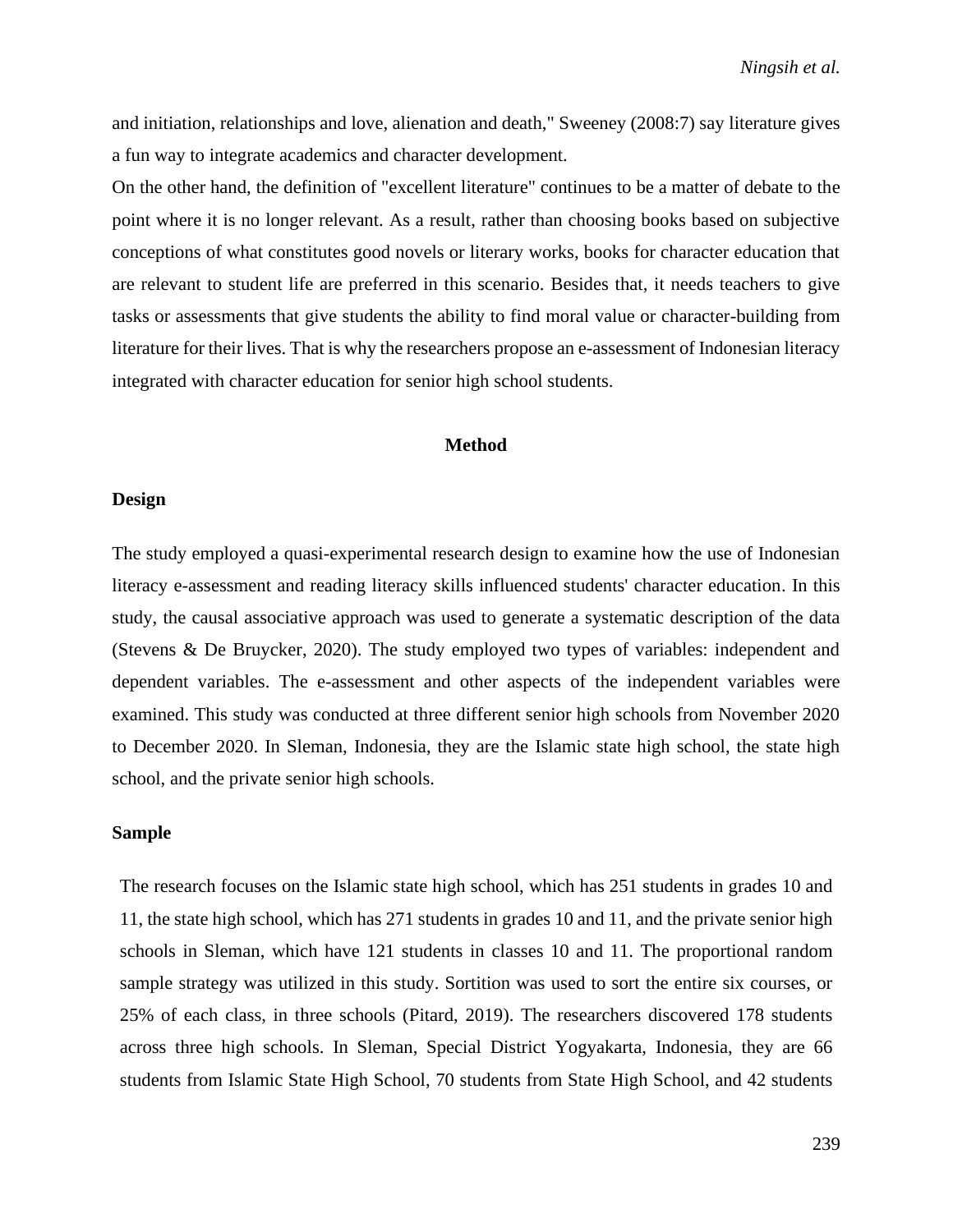from a private high school. They have different characteristic that describe in table 1.

## **Table 1.**

*Characteristics of the Sample*

|                                     | Islamic State High School | State High School | Private high school |
|-------------------------------------|---------------------------|-------------------|---------------------|
|                                     |                           |                   |                     |
| Gender                              |                           |                   |                     |
| Men                                 | 28 (42%)                  | $30(42,8\%)$      | 10(38,4%)           |
| Women                               | 38 (58%)                  | 40 (57,2%)        | 32 (61.6%)          |
| Grade                               |                           |                   |                     |
| $10^{\text{th}}$                    | 33 (50%)                  | 36(54%)           | 21 (50%)            |
| 11 <sup>th</sup>                    | 33 (50%)                  | 34 (46%)          | $21(50\%)$          |
| <b>Department</b>                   |                           |                   |                     |
| Physics                             | 33 (50%)                  | $35(50\%)$        | 21 (50%)            |
| Social<br>$\mathbf{v}$ $\mathbf{v}$ | 33 (50%)                  | 35 (50%)          | 21(50%)             |

a. N : 178

b. n1 : 66, n2 : 70, n3 : 42

## **Instrument Data Collection**

In this study, the instrument is a questionnaire. A Likert scale questionnaire was used to assess the components in this study (Retief, Potgieter, & Lutz, 2013). The questionnaire comprises three indications for the variable e-assessment. They are cognitive, affective, and conative assessments that involve use of information and communication technology (ICT). Table 2 provides more information, and reading literacy skills employ indicators 5 W and H questions to determine the structure of the reading text and the student's comprehension. Table 3 summarizes them. As a dependent variable, character education provides valuable indicators such as impact, value, and response from the e-novel *Hikayat Bayan Budiman.* Table 4 summarizes them.

## **Table 2**.

| Questionnaire e-assessment of reading literacy |  |  |
|------------------------------------------------|--|--|
|                                                |  |  |

| $\tilde{\phantom{a}}$<br>Aspect | <b>Indicator</b> | <b>Sub Indicator</b>                                                                  | <b>Number of Items</b>        |
|---------------------------------|------------------|---------------------------------------------------------------------------------------|-------------------------------|
| E-assessment of reading         | Cognitive        | 1. Knowledge about<br>the                                                             | 1, 2, 3, 4, 5, 6. 7, 8, 9. 10 |
| literacy                        |                  | element of the story in e-<br>novel using e-rubric                                    |                               |
|                                 |                  | 2. Knowledge of<br>the<br>technique of reading<br>fiction in e-rubric                 |                               |
|                                 | Affective        | Express the feeling of the<br>story in synchronous<br>online meeting                  |                               |
|                                 |                  | Feedback and<br>critical<br>2.<br>thinking from the story in<br>WAG online discussion |                               |
|                                 | Conative         | Doing the good value of the<br>story in social media.                                 |                               |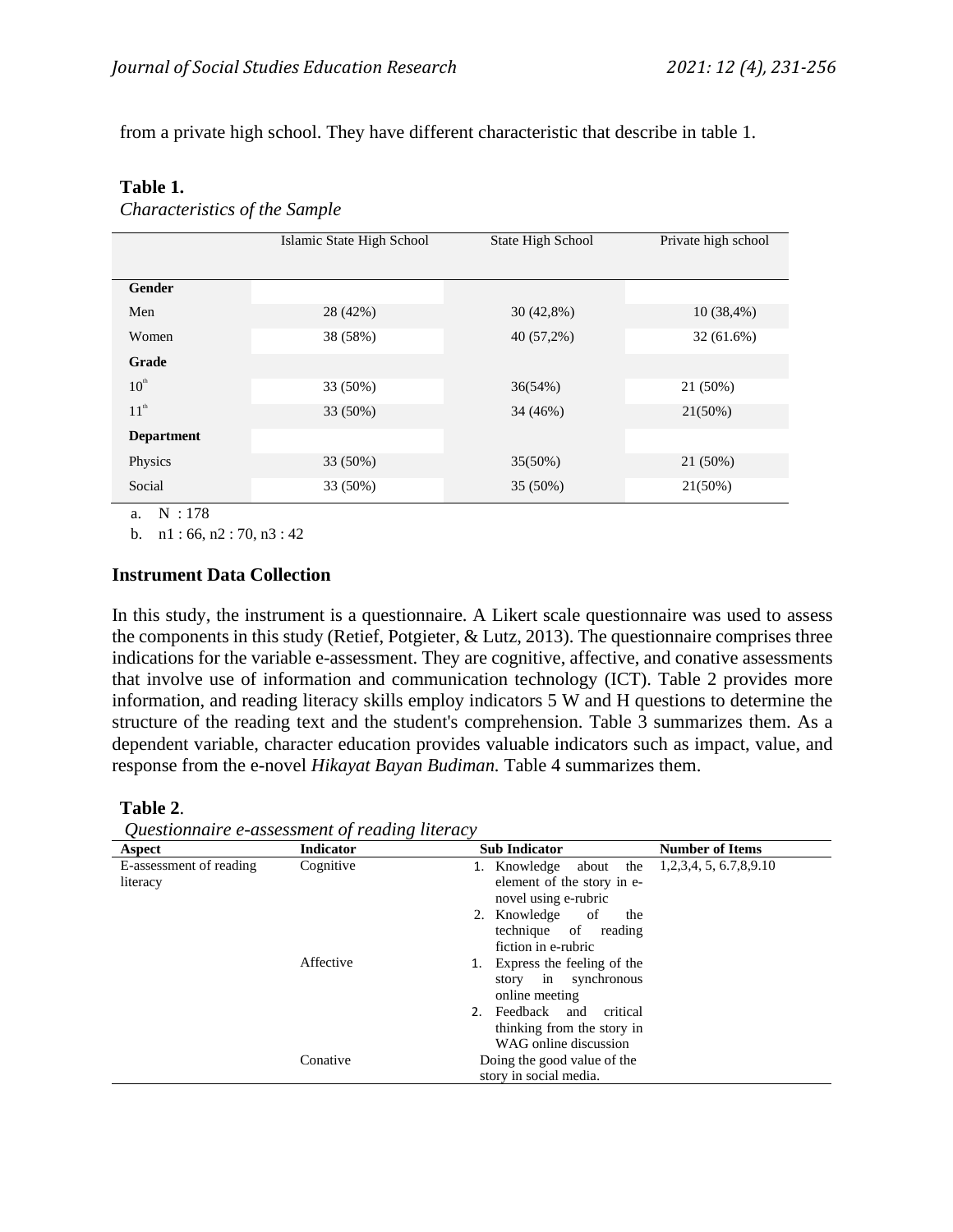| Aspect                   | <b>Indicator</b> | <b>Sub Indicator</b>                           | <b>Number of Items</b>      |
|--------------------------|------------------|------------------------------------------------|-----------------------------|
| Reading Fiction Literacy | Who              | Character of e-novel Hikayat<br>1.             | 11, 12, 13, 14, 15, 16, 17, |
| Skill                    |                  | Bayan Budiman                                  | 18, 19, 20, 21, 22.         |
|                          |                  | Find<br>main<br>2.<br>and<br>supporting        |                             |
|                          |                  | character e-novel Hikayat Bayan                |                             |
|                          |                  | <b>Budiman</b>                                 |                             |
|                          |                  | Describe the characterization e-<br>3.         |                             |
|                          |                  | novel Hikayat Bayan Budiman                    |                             |
|                          | Where            | The setting of place e-novel<br>1.             |                             |
|                          |                  | Hikayat Bayan Budiman                          |                             |
|                          |                  | Describe the places in the e-novel<br>2.       |                             |
|                          |                  | Hikayat Bayan Budiman                          |                             |
|                          | When             | <i>The setting of time story e-novel</i><br>1. |                             |
|                          |                  | Hikayat Bayan Budiman                          |                             |
|                          |                  | Describe when the story happens<br>2.          |                             |
|                          |                  | and how the author description e-              |                             |
|                          |                  | novel Hikayat Bayan Budiman                    |                             |
|                          | What             | The theme of the story e-novel<br>1.           |                             |
|                          |                  | Hikayat Bayan Budiman                          |                             |
|                          |                  | Finds the central idea of e-novel<br>2.        |                             |
|                          |                  | Hikayat Bayan Budiman.                         |                             |
|                          | Why              | 1. Describe the order of e-novel               |                             |
|                          |                  | Hikayat Bayan Budiman                          |                             |
|                          |                  | 2. Describe cause-effect of e-novel            |                             |
|                          |                  | Hikayat Bayan Budiman                          |                             |
|                          | How              | Describe the message of e-novel                |                             |
|                          |                  | Hikayat Bayan Budiman                          |                             |

*Questionnaire the reading fiction literacy*

#### **Table 4**.

*Questionnaire the character education*

| Aspect                     | <b>Indicator</b> | <b>Sub Indicator</b>                                                                   | Number of<br><b>Items</b> |
|----------------------------|------------------|----------------------------------------------------------------------------------------|---------------------------|
| <b>Character Education</b> | Useful           | The function of e-novel <i>Hikayat</i><br>Bayan Budiman in character<br>education      | 23, 24, 25, 26            |
|                            | Impact           | The senses of human life in e-<br>novel Hikayat Bayan Budiman                          |                           |
|                            | Value            | Find and describe the good<br>values of e-novel Hikayat Bayan<br><b>Budiman</b>        |                           |
|                            | Response         | The lesson learned for human<br>life from the e-novel <i>Hikayat</i><br>Bayan Budiman. |                           |

Based on the KMO and alfa cronbach, the validity of the e-assessment questionaire is 0.353. These results were then consulted with rtable at a significance level of 0.05, and a result of 0.148 was obtained, because r  $12 >$  rtable or  $0.353 > 0.148$ , the question item in the questionnaire was reliable. The reading literacy competence questionnaire provided a calculation result of 0.252. Because r12 > rtabel or 0.252> 0.148, the question item in the questionnaire was dependable, the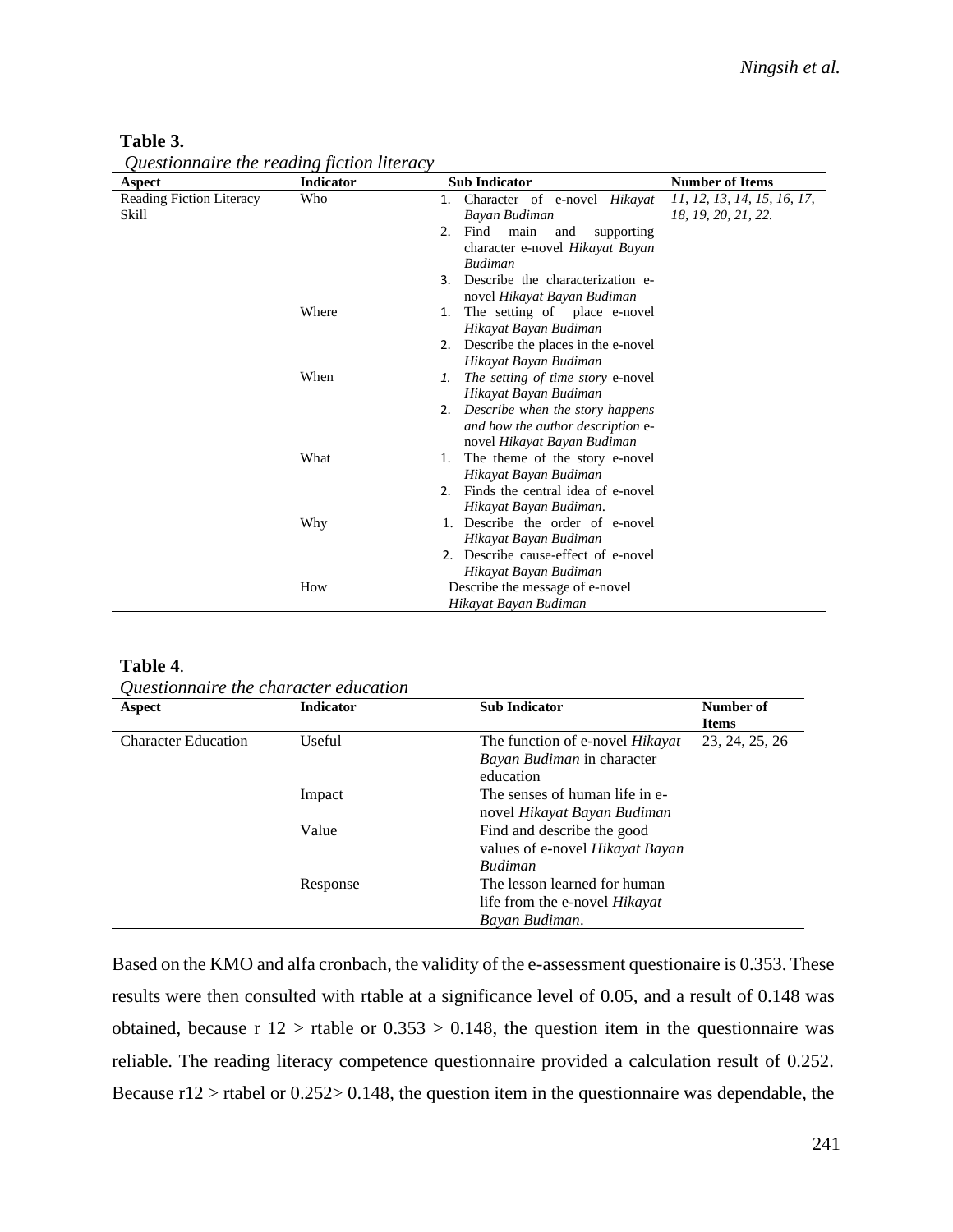results were verified with the r table at a significance level of 0.05, and a result of 0.148 was reached. The character education questionnaire has a high level of reliability. This is determined by the calculation results generated by the reliability of 0.383. The results are then examined with rtabel at the 5% significance level. The result is  $0.148$  because  $r12 > r$  tabel or  $0.383 > 0.148$ , indicating that the questionnaire question items are trustworthy.

## **Data Collection**

This study was conducted at three different senior high schools from November 2020 to December 2020 in Sleman, Indonesia, they are the Islamic state high school, the state high school, and the private senior high schools. The data was gathered using an offline and online questionnaire. The data collection in private high school is used offline with 42 students as samples. Beside that, the researcher get the data from 136 students of two senior high schools, they are used online with Gform. Through the questionnaire, the students were asked to answer the questions regarding the strategy and the obstacles to implementing e-assessment reading fiction literacy toward character education.

## **Data Analysis**

A simple regression test was used to see a significant relationship between e-assessment reading literacy 'and reading literary literacy skills towards character education. The mean T-test hypothesis is a statistical test that determines whether a particular value (provided as a comparison) departs considerably from the sample's average (Chaudhuri, 2019). The data utilized to run the average difference test with the T-test were quantitative. The paired T-test is a hypothesis testing procedure that uses non-independent data (paired). Individuals are the most common features seen in paired cases.

#### **Findings**

The research data consisted of independent variables, namely the E-assessment reading literacy  $(X1)$ , the reading fiction literacy  $(X2)$ , and the dependent variable, namely character education (Y). To describe and test the relationship between the independent and dependent variables in this study, we tested the analysis prerequisites before analyzing the data as follows: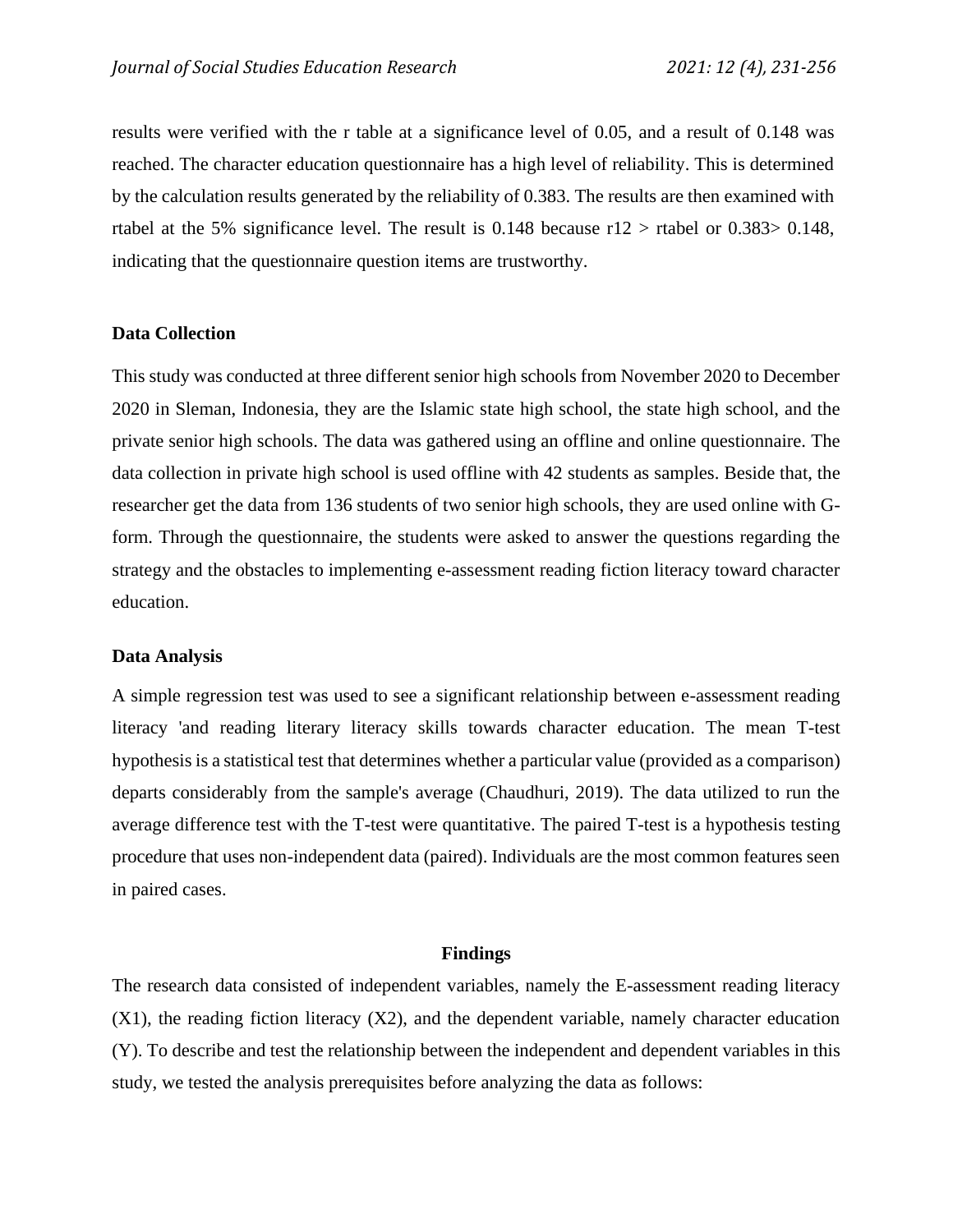## **Normality Test**

Statistical tests such as Kolmogorov-Smirnov are used in the normality test. Below are descriptions of the normality test to estimate the E-assessment of reading literacy, reading literacy skills, and character education samples that have the equivalency of setting the mean and variance of the reference distribution equal.

#### **Table 5**.

*Normalized gain normality test on e-assessment reading literacy, reading literacy skill, character education*

| Variable                      | <b>Factors</b>             | <b>Score</b> |
|-------------------------------|----------------------------|--------------|
| E-assessment reading literacy | Kolmogorov-Smirnov Z value | 1,233        |
|                               | Probability                | 0,07         |
| Reading Literacy Skill        | Kolmogorov-Smirnov Z value | 1,451        |
|                               | Probability                | 0.09         |
| Character education           | Kolmogorov-Smirnov Z value | 1,312        |
|                               | Probability                | 0,08         |

Table 5 reveals that the E-assessment reading literacy score was 1.233 with a probability of 0.07 (Asymp. Sig. (2-tailed)). If the probability or p>0.05 in the Kolmogorov Smirnov test, the data requirements are said to be normal. Table 5 reveals that the E-assessment reading literacy variable data is normally distributed or passes the normality test with a p value  $> 0.05$ . For the reading literacy skill variable results, the value was obtained Kolmogorov Smirnov = 1.451 with probability 0.09 (Asymp. Sig. (2-tailed)). The data requirement is called normal if the probability or  $p > 0.05$  on the test Kolmogorov Smirnov. Table 5 shows that the p value  $> 0.05$ , then it is known that the reading literacy skill variable data is normally distributed or meets the normality test's requirements. The Character education variable results obtained the Kolmogorov Smirnov value  $= 1.312$  with the probability of 0.08 (Asymp. Sig. (2- tailed)). Data requirements are called normal if the probability or  $p > 0.05$  in the Kolmogorov Smirnov test. Table 5 indicates that the p value> 0.05 shows that the variable data attitudes are normally distributed or meet the normality test requirements. Its mean variable e-assessment reading literacy, reading literacy skill, and character education is equivalent to setting the mean and variance of the reference distribution equal to the sample estimate.

#### **Linearity Test**

The purpose of the linearity test is to establish a link between the independent and linear dependent variables. If the estimated F value is less than the F table and the significance threshold is 0.05, the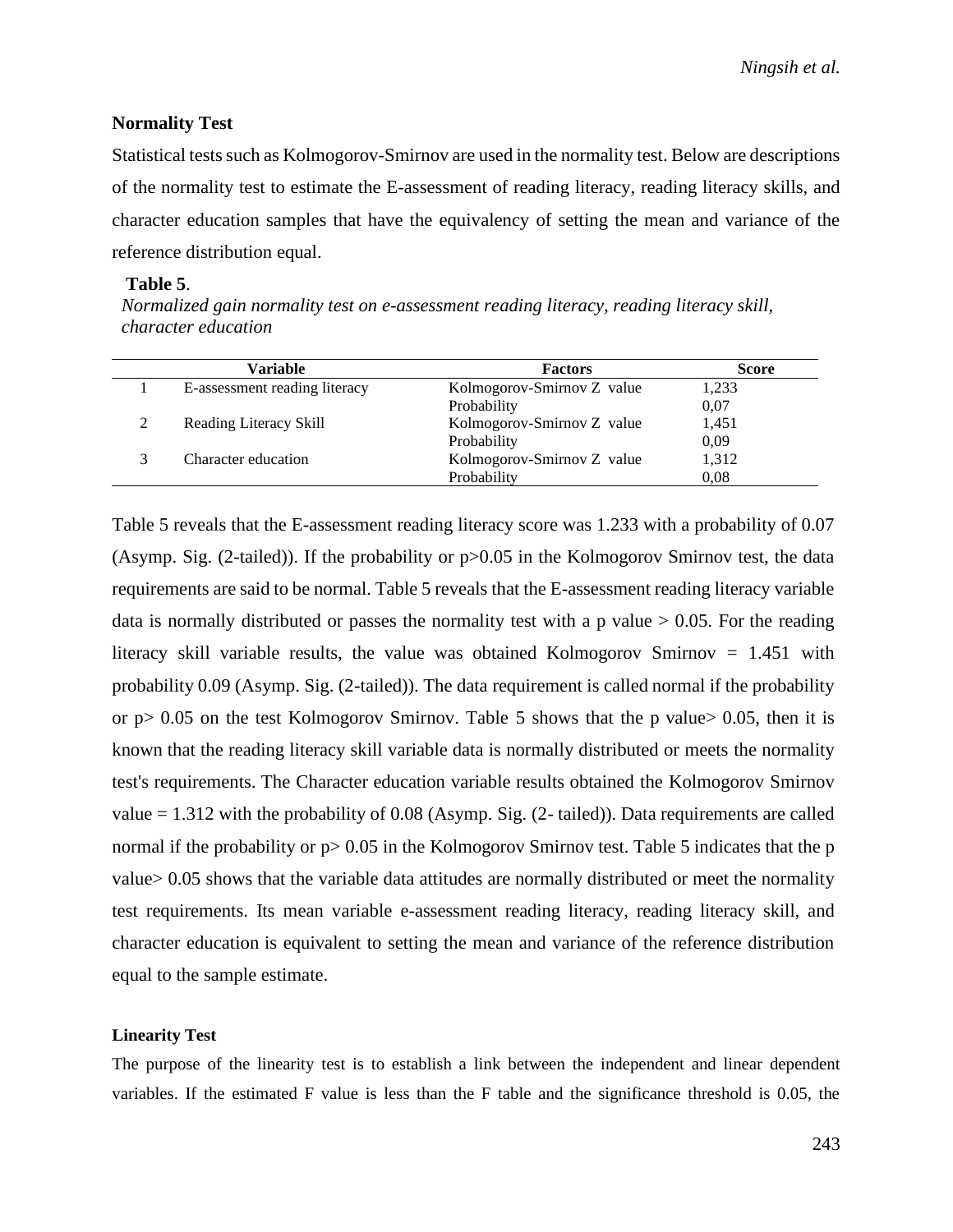relationship between the independent and dependent variables is linear. The following are the findings of the linearity test:

### **Table 6.**

*Linear test variabel X1, X2, Y*

| <b>Variable</b>    |     | Df F count F table |      | Sig   | <b>Information</b> |
|--------------------|-----|--------------------|------|-------|--------------------|
| $X1 \rightarrow Y$ | 385 | 0,871              | 3,86 | 0.632 | Linear             |
| $X2 \rightarrow$   | 385 | 0.677              | 3,86 | 0.867 | Linear             |

In table 6, the linearity test results for variables X1 and Y show that the calculated F value is 0.871, and the F table value is 3.86, with a significance value of 0.632. These findings suggest that the calculated F value is 0.05), implying that the relationship between X1 and Y is linear. In table 6, the linearity test results for variables X2 and Y show that the calculated F value is 0.677, and the F table value is 3.86, with a significance value of 0.867. These findings show that the calculated F value is 0.05), indicating that the relationship between X2 and Y is linear. The linearity test is used to determine whether the data distribution is centered on the straight line of the equation. The functional relationship between the variables X and Y is linear if it is centered on the straight line of the equation. Table 6 shows that the linearity test results show a straight line of the functional relationship equation between the variables, implying that these findings can be used to test the study's hypothesis.

## **Homogeneity Test**

The F-test was used to test the variance homogeneity of the sample in the reading literacy skill  $(X1)$  variable, the character education  $(X2)$  variable, and the E-assessment reading literacy  $(Y)$ , provided that F count F table, the variance of the group of sample was homogeneous. The following results were obtained based on the homogeneity test results:

**Table 7**  *Homogeneity Test*

|                            | Levene Statistic | Df1 | Df <sub>2</sub> | Sig. |
|----------------------------|------------------|-----|-----------------|------|
| Reading literacy skill     | 3.990            | 15  | 270             | .000 |
| <b>Character Education</b> | 2.987            | 115 | 270             | .000 |

Table 7 shows that the r-value of the group of sample in the reading literacy skill and character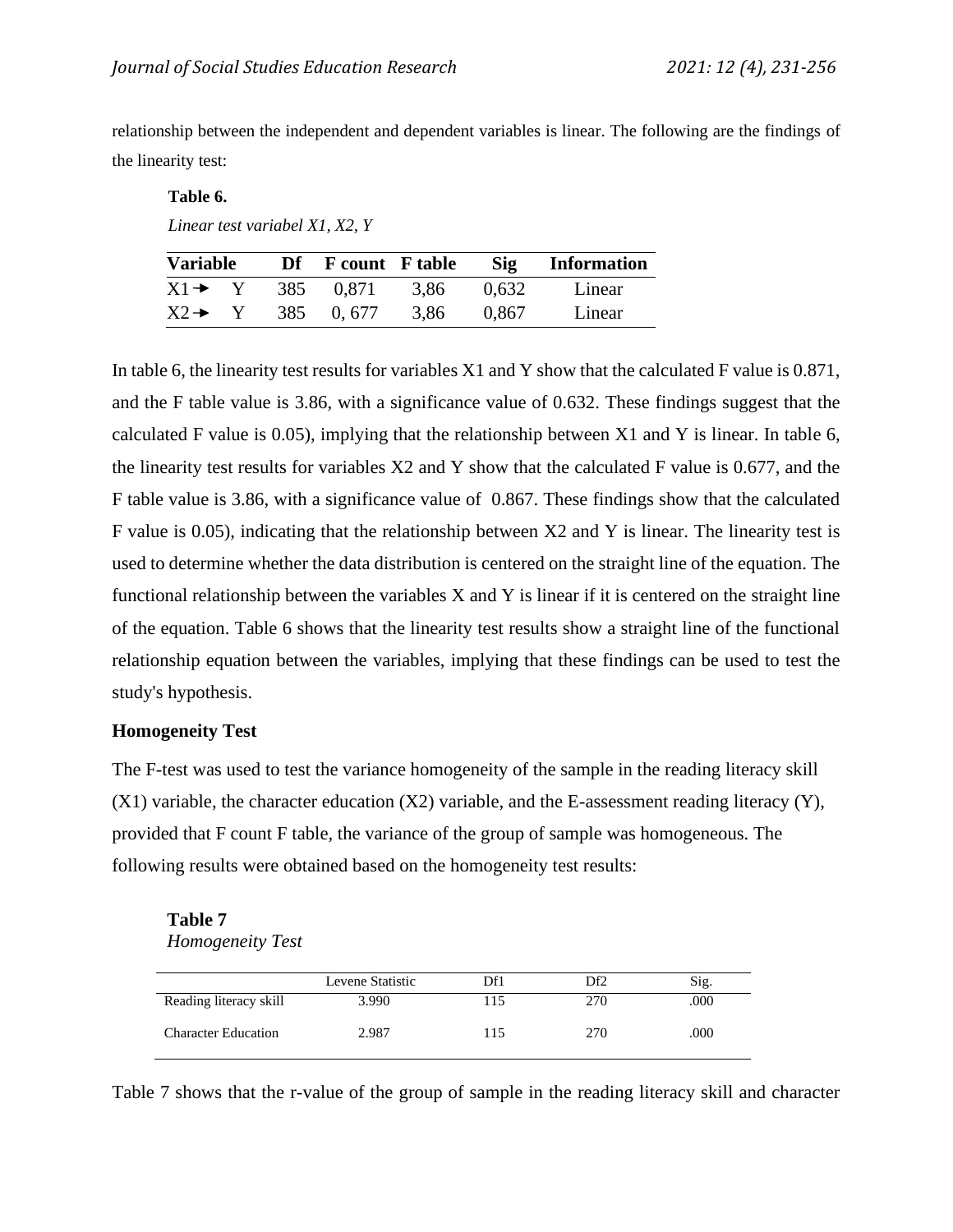education variables is less than the levels used, namely  $0.000 < 0.05$  and  $0.000 < 0.05$ . As a result, the scores on the group of sample reading literacy skill and character education variable were equally distributed or homogeneous.

### **Descriptive Statistic Result**

A simple regression test was used to determine whether or not there was a significant relationship between e-assessment reading literacy and reading literary literacy skills in relation to character education. The mean T-test hypothesis is a statistical test that determines whether a specific value (provided as a comparison) deviates significantly from the sample's mean. The data used to run the average difference test in conjunction with the T-test were quantitative. The paired T-test is a hypothesis testing procedure that employs data that is not independent (paired). Individuals are the most frequently observed features in paired cases.

#### **Hypothesis Testing**

H1: There is a significant influence of the E-assessment literacy on character education of senior

High School students'

The first hypothesis tested in this study was "There is a significant influence of the E-assessment literacy on character education of senior High School students"

#### **Table 8**

*Regression Equations test of X1 - Y Coefficients (a)*

| Model        |        | Unstandardized<br>Coofeciients | standardized<br>coefficients | ௱      | Sig. |
|--------------|--------|--------------------------------|------------------------------|--------|------|
|              |        | Std. Error                     | <b>B</b> eta                 |        |      |
| e-assessment | 31,273 | 234,1                          |                              | 11.315 | .00. |
|              | 0.58   | 0.21                           | .385                         | 1.113  | .00. |

Based on table 8 the regression direction coefficient is 0.58, and the regression equation is Y  $= 31.273 + 0.58X1$ . The criterion used is that the value of r is greater than a certain value, then H0 is accepted. Conversely, if the value of r is less than a certain value, then H0 is rejected.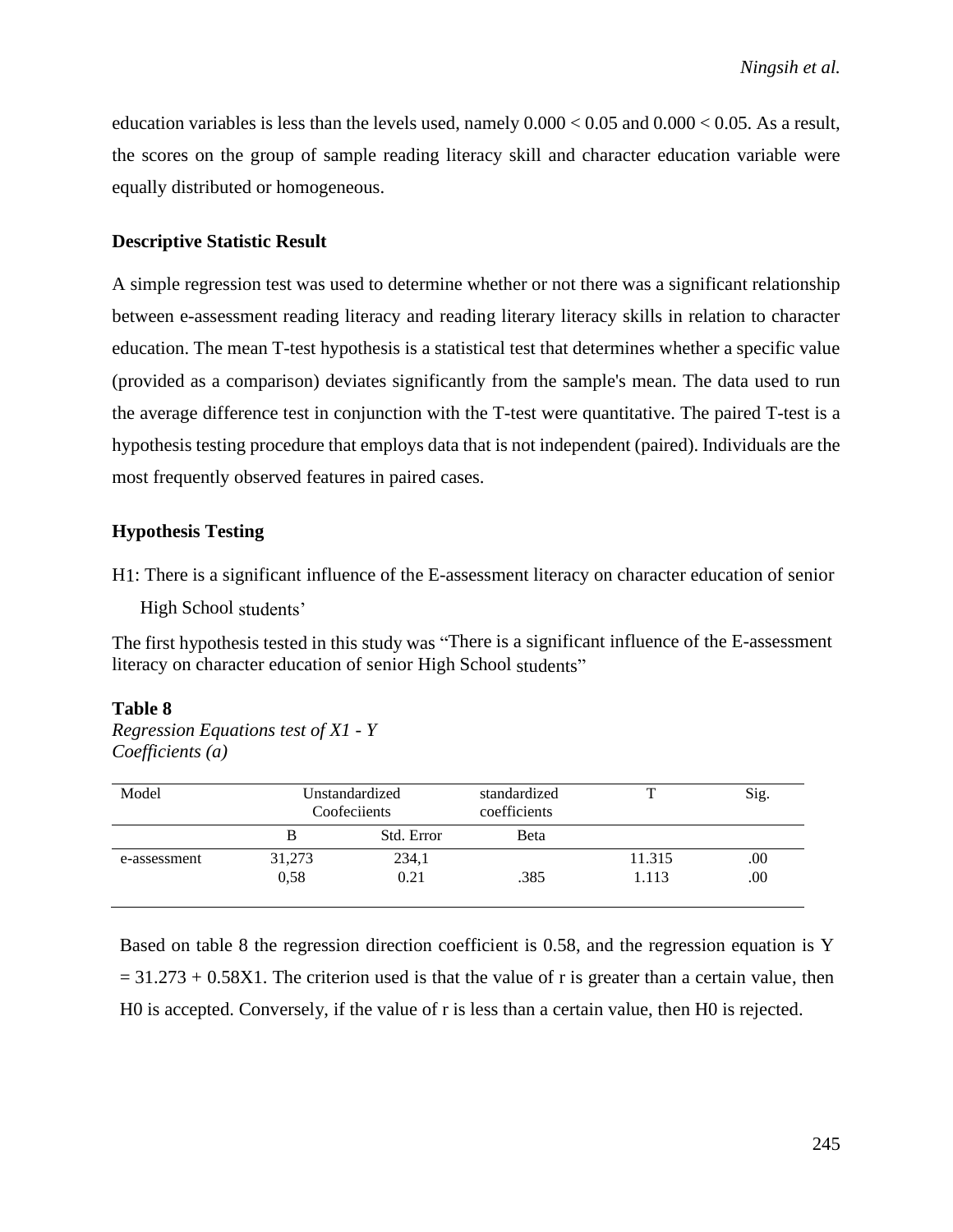# **Table 9**

*Correlation of simple regression test on reading literacy skill with E-assessment reading literacy*

*ANOVA (b)*

| Model      | Sum of Squares | Df1  | Mean squaae | F     | Sig.    |
|------------|----------------|------|-------------|-------|---------|
| Regression | 2210.047       |      | 2210.047    | 43571 | .000(a) |
|            |                | .322 | 270         |       |         |
| Residual   | 987.011        | .215 |             |       | .000    |
| Total      | 3197.058       |      |             |       |         |

a. Predictors : e-assessment

b. Dependent variable: Character education

Based on table 9, Because the P-value is less than the level used, 0.000 0.05, H0 is rejected. As a result, the regression equation is  $31.273 + 0.58X1$ ; the E-assessment has a positive influence with Character education, with a score of 43.571.

# **Hypothesis 2**

H2: There is a significant influence of the reading fiction literacy on character education of senior

High School students'

The second hypothesis tested in this study was "there is a significant influence of reading fiction literacy skill on high school students character education."

## **Table 10**

*Regression Equations test of X2 - Y Coefficients (a)*

| Model                             | Unstandardized<br>Coofeciients |            | standardized<br>coefficients | T     | Sig. |
|-----------------------------------|--------------------------------|------------|------------------------------|-------|------|
|                                   | В                              | Std. Error | <b>B</b> eta                 |       |      |
| Reading fiction<br>literacy skill | 9,273                          | 214,1      |                              | 8.315 | .00  |
|                                   | 0.52                           | 0.21       | .385                         | 1.011 | .00  |

The regression direction coefficient is 0.52, and the regression equation is  $Y = 9.273 + 0.52X2$ . The criterion is that if the value of r exceeds a certain threshold, then H0 is accepted. In the opposite case, if the value of r is less than a certain value of a, H0 is rejected.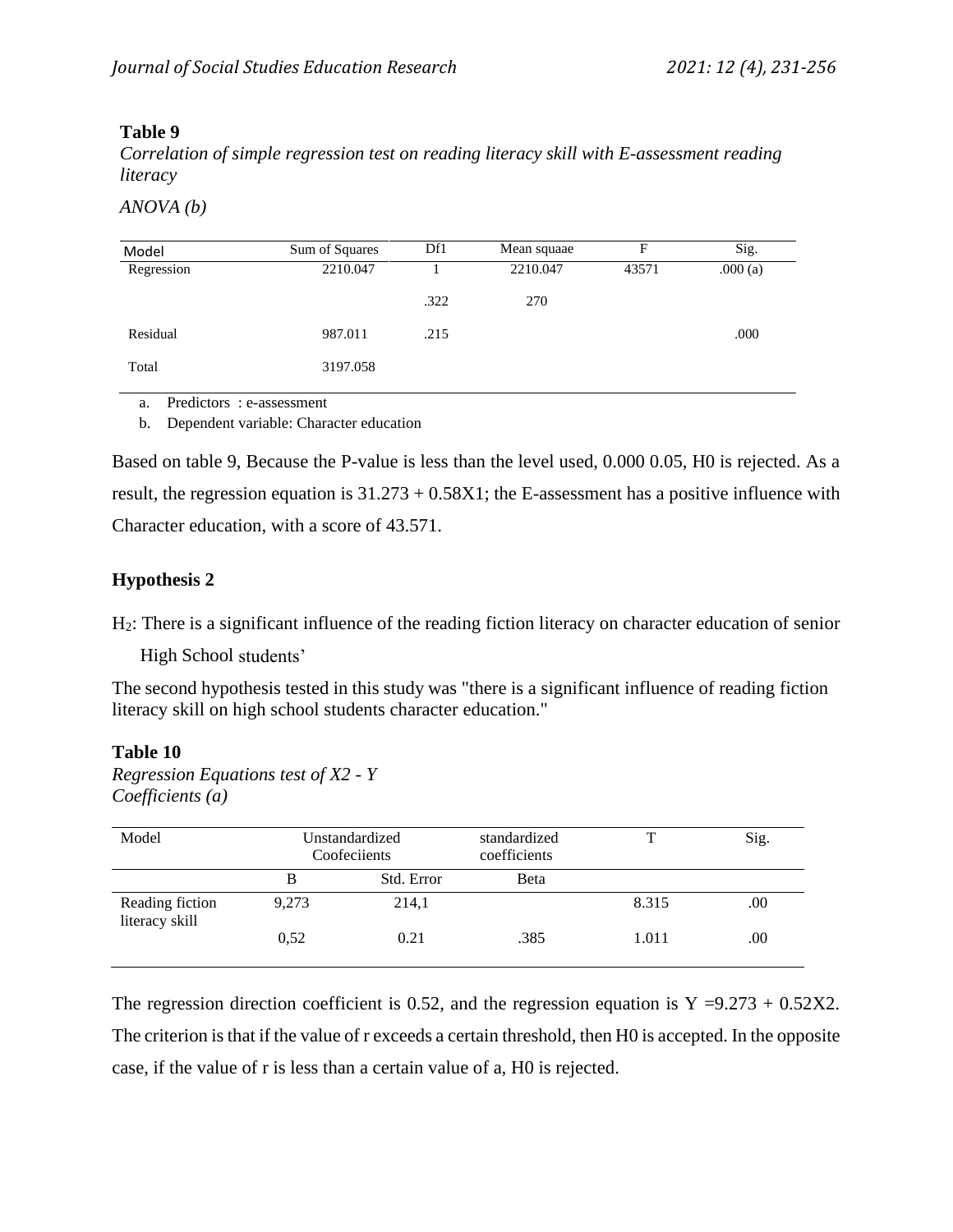# **Table 11**

*Correlation of simple regression test on reading fiction literacy with character education*

*ANOVA (b)*

| Model      | Sum of Squares | Df1  | Mean square | F     | Sig.    |
|------------|----------------|------|-------------|-------|---------|
| Regression | 2210.047       |      | 2210.047    | 43571 | .000(a) |
|            |                | .322 | 270         |       |         |
| Residual   | 987.011        | .215 |             |       | .000    |
| Total      | 3197.058       |      |             |       |         |

a. Predictors: reading fiction literacy skill

b. Dependent variable: character education

Because the P-value is less than the level used, 0.000 0.05, H0 is rejected. As a result of the regression equation  $9273 + 0.52X2$ , reading fiction literacy significantly influences character education of High School students.

# **Hypothesis 3**

H3: There is a significant influence of the e-assessment and reading literacy on character education of senior High School students'

The first hypothesis tested in this study was "an interaction between E-assessment and reading fiction literacy on character education in high school students. Multiple regression analysis is used to test the third hypothesis, which predicts that two independent variables influence the value of one dependent variable.

# **Table 12**

| Model                             |       | Unstandardized<br>Coofeciients | Standardized<br>Coefficients | T    | Sig. |
|-----------------------------------|-------|--------------------------------|------------------------------|------|------|
|                                   | B     | Std. Error                     | <b>B</b> eta                 |      |      |
| One constant                      | 7,273 | 2142,1                         |                              | .515 | .342 |
| e-assessment                      | 0,441 | 0.131                          | .239                         | .511 | .234 |
| reading fiction<br>literacy skill | 0,532 | 0.321                          | .381                         | .311 | .056 |

*Multiple Regression tests of X1, X2 - Y Coefficients (a)*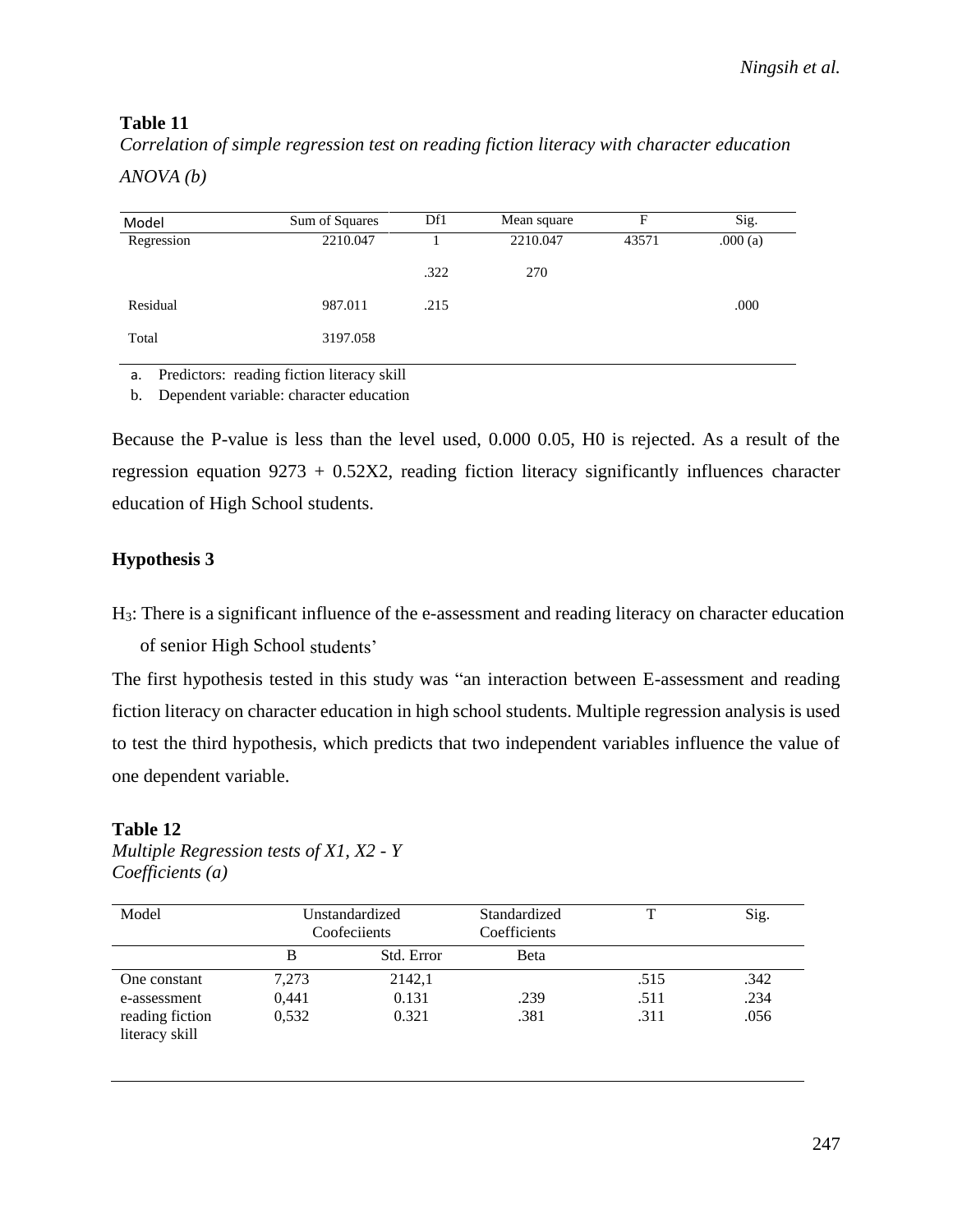According to table 12, the multiple regression direction coefficients of the E-assessment (b1) are 0.441, and the coefficient of multiple regression of the reading fiction literacy skill (b2) is 0.532, with a constant (a) of 7,273.  $Y = 7.273 + 0.441X1 + 0.532X2$  is the regression equation. The following are the findings of the multiple regression significance analysis:

## **Table 13**

*Correlation of simple regression test on character education with E-assessment reading literacy ANOVA (b)*

| Model      | Sum of Squares | Df1  | Mean square | F      | Sig.    |
|------------|----------------|------|-------------|--------|---------|
| Regression | 2344.194       | 2    | 1581.082    | 18.509 | .000(a) |
|            |                | .322 | 370.34      |        |         |
| Residual   | 820.876        | .370 |             |        | .000    |
| Total      | 3165.07        |      |             |        |         |
|            |                |      |             |        |         |

a. Predictors: E-assessment

b. Predictors: reading fiction literacy skill

c. Dependent variable: character education

According to table 13, the value of r was less than the level of 0.05, so H0 was rejected. Eassessment and reading literacy skills have a significant impact on character education High School students. The positive correlation can be explained by the regression equation  $Y = 7,273 +$  $0.441X1 + 0.532X2$ , which yields the multiple regression value Y: 18.509. If the interaction between E-Assessment and reading literacy scores improves, so will the interaction between E-Assessment and reading fiction literacy skills on character education of high school students. Thus, it can be explained that increasing the E\_assessment and reading fiction literacy skill by 2344.94 will increase character education.

According to statistic descriptive above, the constant value is 31.273, and the value B is 0.58. The simple regression equation for Y over X1 is then:  $Y = 31.273 + 0.58X1$ . According to Table 11, the constant value is 9.273, and the value B is 0.52. Then  $Y = 9.273 + 0.27X2$  is the simple regression equation Y over X1. The table above shows that Frount Ftable, indicating a significance value of  $0.000\,0.05$ . It implies the e-assessment  $(X1)$  and reading fiction literacy skill (X2) in High School, both with character education. The proposed hypothesis in this study accepts H1, H2, H3 and rejects H0. The conclusion of hipothesis describe on Figure 1: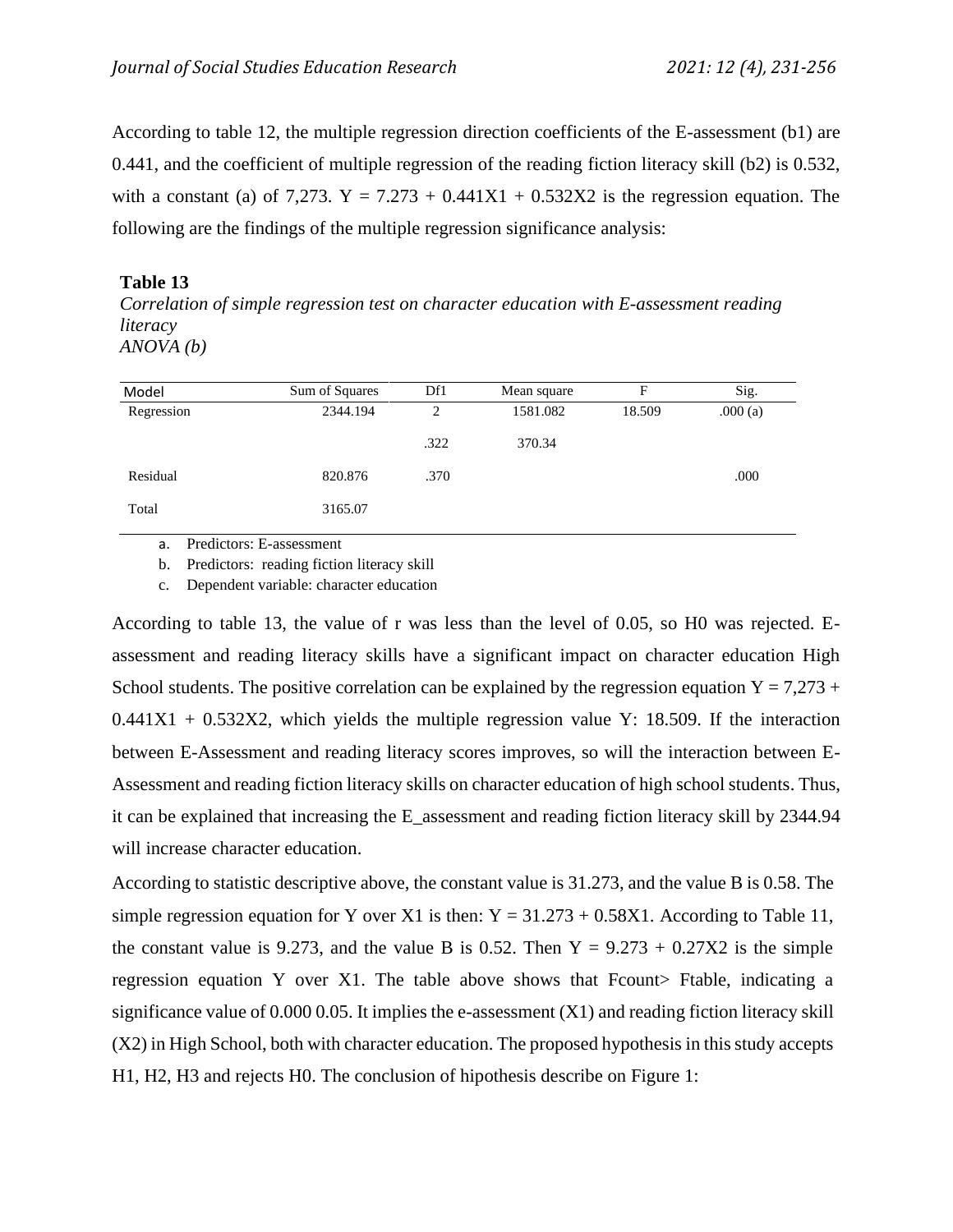

**Figure 1.** significant of E-assessment and reading literacy skill toward caharacter education in High **School** 

## **Discussion**

We conducted an analysis using this study regression test after identifying the appropriate indicators related to the Indonesian literacy e-assessment and reading fiction literacy skill literacy significantly can improve character education of high school students. Based on the findings, using e-assessment Indonesian literacy skills and reading fiction literacy skills correlate with character education give moral and ethical personalities development. Besides that, it will help teachers implement e-assessment in Indonesian reading literacy, giving significant critical skills toward character education for high school students.

Based on the significant E-assessment for character education, the process of e-assessment is an educational process that uses the capabilities of digital technologies to create content, assess student ability, and improve student-teacher engagement. The Indonesian literacy e-assessment has made students interested with their assessment activities, notably in employing e-rubric and synchronous online meetings for the assessment process, based on their questionnaire answers. They like the e-assessment since it allows them to use social media to discuss the literary text via video chats and present their thoughts via WhatsApp. These findings were related to the Indonesian high school integrated literacy movement. The literacy movement is a habit that is actively promoted by schools. To foster students' reading interests, most schools can adopt this initiative by offering 15 minutes of reading time before the first online lesson. Schools customize reading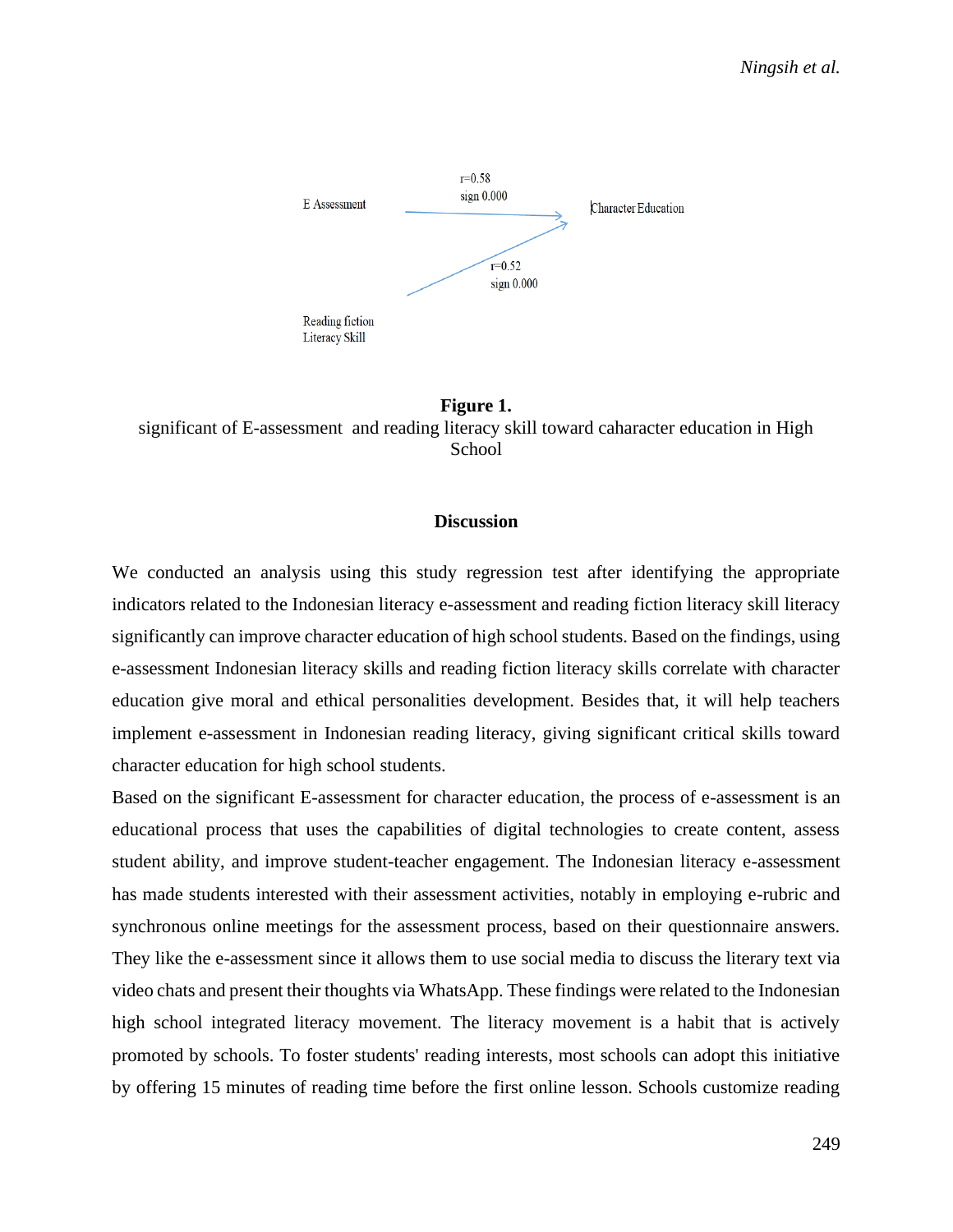time with an e-book to improve their interests and give feedback for the character education based on their reading activities. The Indonesian literacy e-assessment has made students interested with their assessment activities, notably in employing e-rubric and synchronous online meetings for the assessment process, based on their questionnaire answers. Relate with (Elodie, et al 2020; Erbay Çetinkaya, 2020) in this research find that students like the e-assessment since it allows them to use social media to discuss the literary text via video chats and present their thoughts via WhatsApp. These findings were related to the Indonesian high school integrated literacy movement. The literacy movement is a habit that is actively promoted by schools.

In second hypothesis, using fiction as reading literacy give more impact for student to understand human life value. For example, of the 20 students in private senior high school, between 11-17 of them are capable to retell and analyze The Tale of Bayan Budiman. These students are not only able to find out the intrinsic and extrinsic elements of the text, but also able to create a vlog in which they tell the story with their words. This program has become a central part of literature education at the Senior High School, and the students can internalize the desirable values and character traits presented through the literary work. It is related with (Almerico 2014; Novianti, 2017; Ismakova et al, 2020) that conclude literature integration is a viable way to educate children with almost positive character characteristics. The e-book story with character improvement subjects has the power to create, shape, and fortify mind fundamental for ingraining in understudies vital center moral values.

On the other hand, this study provides an alternative for teachers to improve student character value education. However, (Basal & Eryilmaz, 2020; Putri et al., 2021) explain that the effectiveness of online learning must be supported by a system that includes audiovisual material. However, this study adds something new by requiring an e-assessment literacy and reading fiction literacy skill when implementing online learning in Covid 19. As a result, students can also seek information about actions to counteract moral degradation. Even though not all online education can support learning during the Covid 19 pandemic for rural high school students.

The third hypothesis results show that depending on the learning pattern used, and students can adapt and become comfortable with ICT learning. The E-assessment reading literacy cannot be performed alone during the learning process because students require information related to the character education to do online learning. This study contrasts with Kuhfeld's et al (2020) explanation of why project-based learning is the best to take in the online learning process.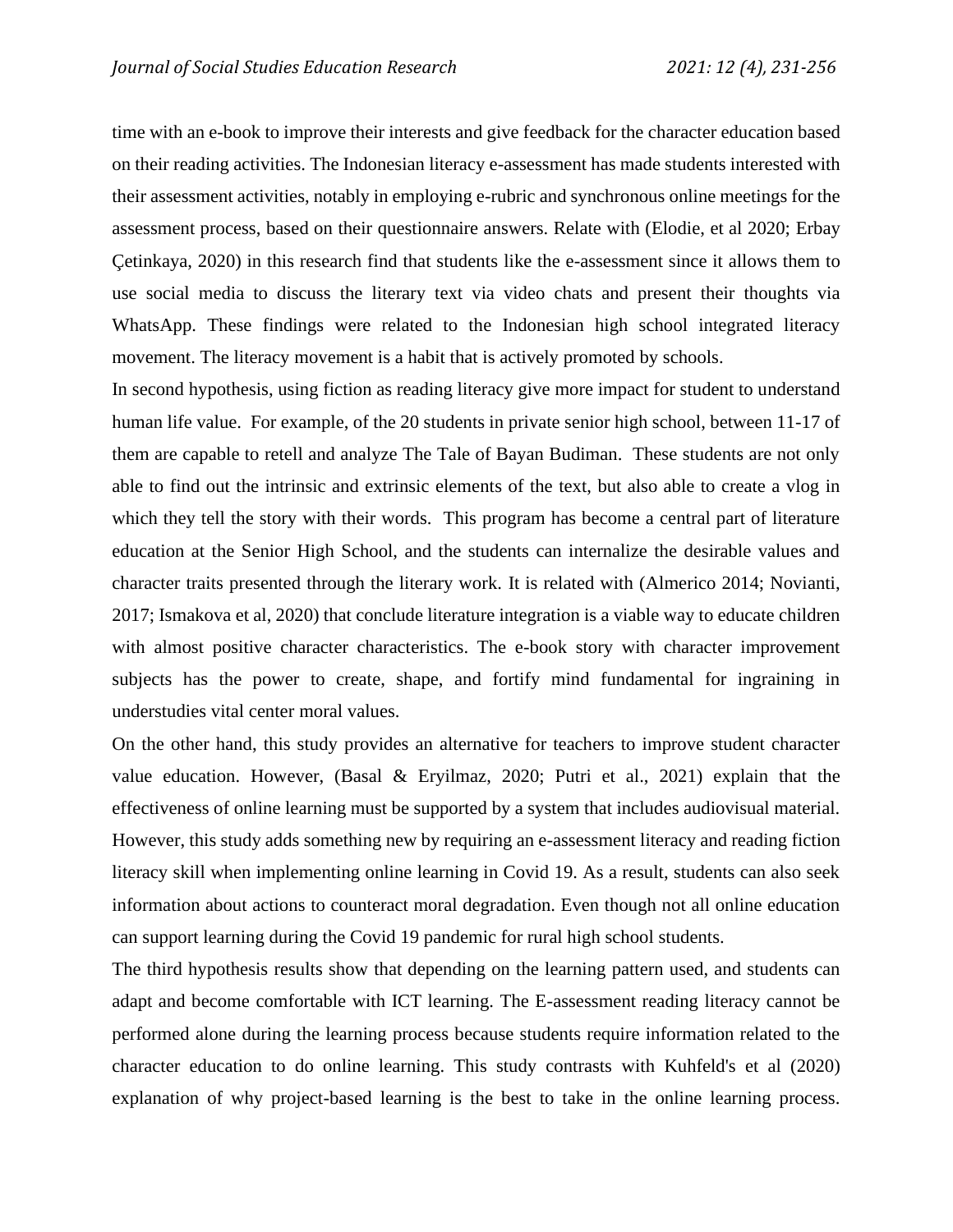However, an inquiry approach was not always possible during the Covid-19 transition to online learning. The teacher's role is changing dramatically, and it is now necessary to provide students with learning materials and innovate and provide real-life examples for online learning to be successful. As a result, Basal and Eryilmaz (2020) explain that online learning effectiveness must be supported by a system that has audiovisual material. this study demonstrates the impact of eassessment literacy and reading fiction literacy skills on High School students' character education as effective system during the pandemic era.

#### **Conclusions and Implication**

Based on the finding and discussion, it can conclude that e-assessment Indonesian literacy and reading fiction literacy skills have effectively increased the character education in high school students in Sleman. In summary, the regression analysis results show that the first hypothesis of this study has a significant influence on character education High School students' E-assessment literacy. The second hypothesis, with a Correlation test of 0.52, demonstrates a significant influence of reading fiction literacy skills on character education of High School students. The third hypothesis finds an interaction between E-assessment literacy and reading fiction literacy skills in high school students concerning character education. They have a new experience using their social media and give more critical thinking for their reading literature with character education integration. As a result of research, it can be suggested for schools or teachers to use learning management services for the integrated online class and e-assessment system in the Indonesian literacy program that is integrated with character education. They can develop more literature books with different genres that give more experience in reading literacy and improve students' critical thinking in a fun way.

#### **Limitations and Future Research Prospects**

Despite meeting its objectives, this study has several limitations like the place and the number of students of e-assessment used, and the factor e-assessment only on the cognitive, affective, and cognitive aspects that could be addressed in future reviews and studies. First, the study should be replicated with specific variables included. Second, the data for this study were gathered through a self-assessment survey, which limits the study's generalizability. The use of a detailed mixedmethods approach is thus encouraged in order to validate the current study's findings. Future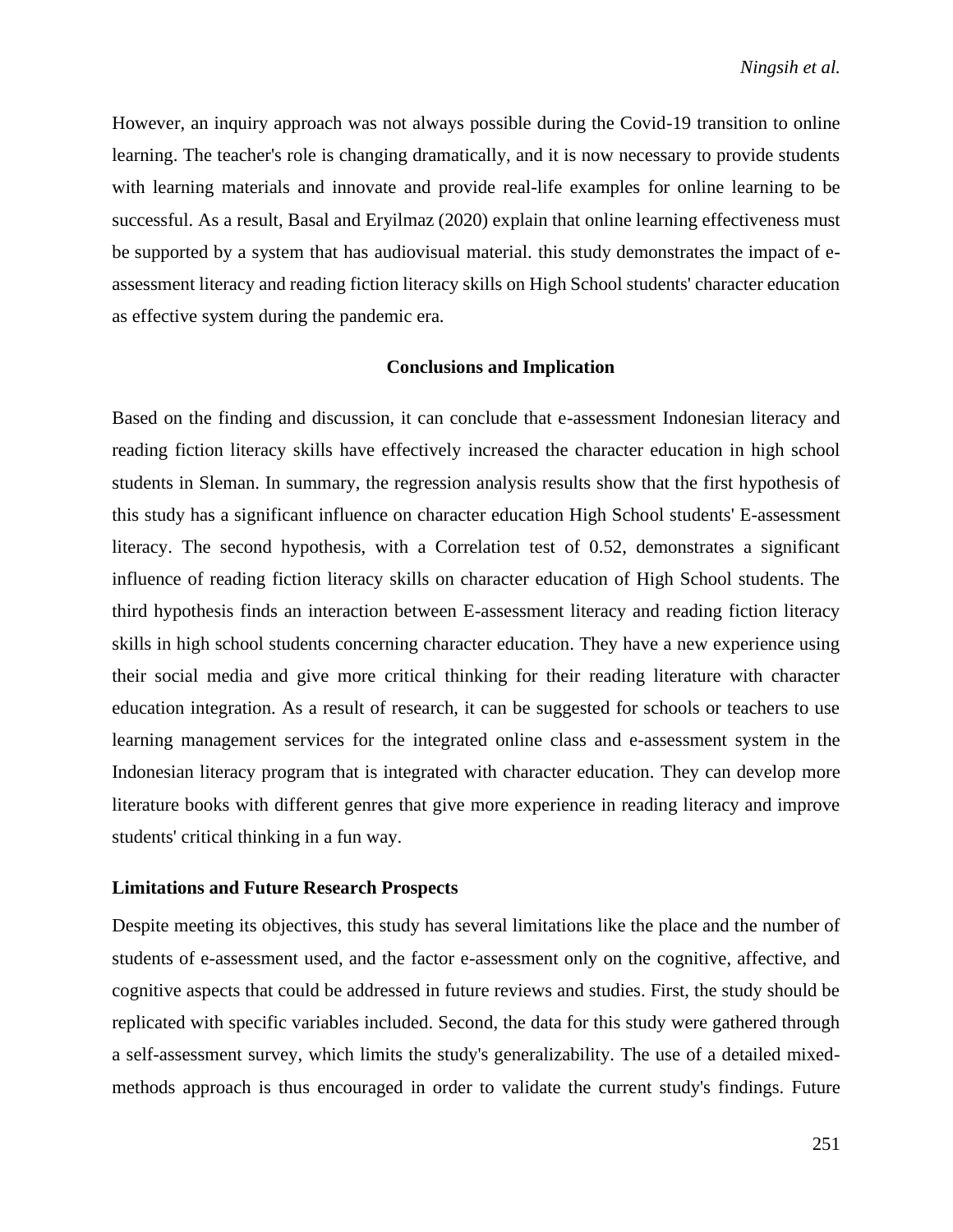research could also take one of two paths: The first step would be to create facilities for LMS service development. This should include software advancements and their incorporation into elearning and assessment. A framework for involving volunteers in ethical evaluations of participants, such as friends, families, peers, and general volunteers, should also be developed. On the other hand, future work could be based on an empirical examination of the model. Such studies could be conducted on the internalization of individual ethical values.

### **References**

- Almerico, G.M. (2014). Building character through literacy with children's literature. *Research in Higher Education Journal Volume 26 –*October, 1-13.
- Ahmadi, A., & Yulianto, B. (2017). Descriptive-analytical studies of literacy movement in Indonesia, 2003-2017. *International Journal of Humanities and Cultural Studies*, *4*(3), 16-24.
- Anand, D., & Hsu, L. (2020). Think outside the book: Transformative justice using children's literature in educational settings. *Journal of Curriculum Studies Research*, *2*(2), 122-143. <https://doi.org/10.46303/jcsr.2020.13>
- Basal, A., & Eryılmaz, A. (2020). Engagement and affection of pre-service teachers in online learning in the context of COVID 19: engagement-based instruction with web 2.0 technologies vs direct transmission instruction. *Journal of Education for Teaching*, 47:1, 131- 133, DOI: [10.1080/02607476.2020.1841555](https://doi.org/10.1080/02607476.2020.1841555)
- Battistich, V. (2005). *Character education, prevention and youth development* [Electronic version]. Retrieved October 15, 2016 from [http://www.character.org/atf/cf{77B36AC3-](http://www.character.org/atf/cf%7b77B36AC3-5057-4795-8A8F-9B2FCB86F3EB%7dBattistich_Paper.pdf.web) [5057-4795-8A8F-9B2FCB86F3EB}Battistich\\_Paper.pdf.web.](http://www.character.org/atf/cf%7b77B36AC3-5057-4795-8A8F-9B2FCB86F3EB%7dBattistich_Paper.pdf.web)
- Bevitt, S. (2015). Assessment innovation and student experience: A new assessment challenge and call for a multi-perspective approach to assessment research. *Assessment & Evaluation in Higher Education,* 40(1), 103–119, doi:10.1080/02602938.2014.890170
- Bittman, B., & Russell, W. (2016). Civic Education in United States: A Multiple Regression of Civic Education Scores from the National Assessment of Educational Progress. *Research in Social Sciences and Technology, 1*(2).<https://doi.org/10.46303/ressat.01.02.1>
- Bohlin, K.D., Farmer, & Ryan, K. (2001). *Building character in schools resource guide.* San Francisco, CA: Jossey-Bass.
- Brooks, D. (2001). *Reading activities for character education: A resource guide for teachers and students.* Peterborough, NH: Cobblestone Publishing.
- Brownell, C., & Rashid, A. (2020). Building Bridges Instead of Walls: Engaging Young Children in Critical Literacy Read Alouds. *Journal of Curriculum Studies Research*, *2*(1), 76-94.<https://doi.org/10.46303/jcsr.02.01.5>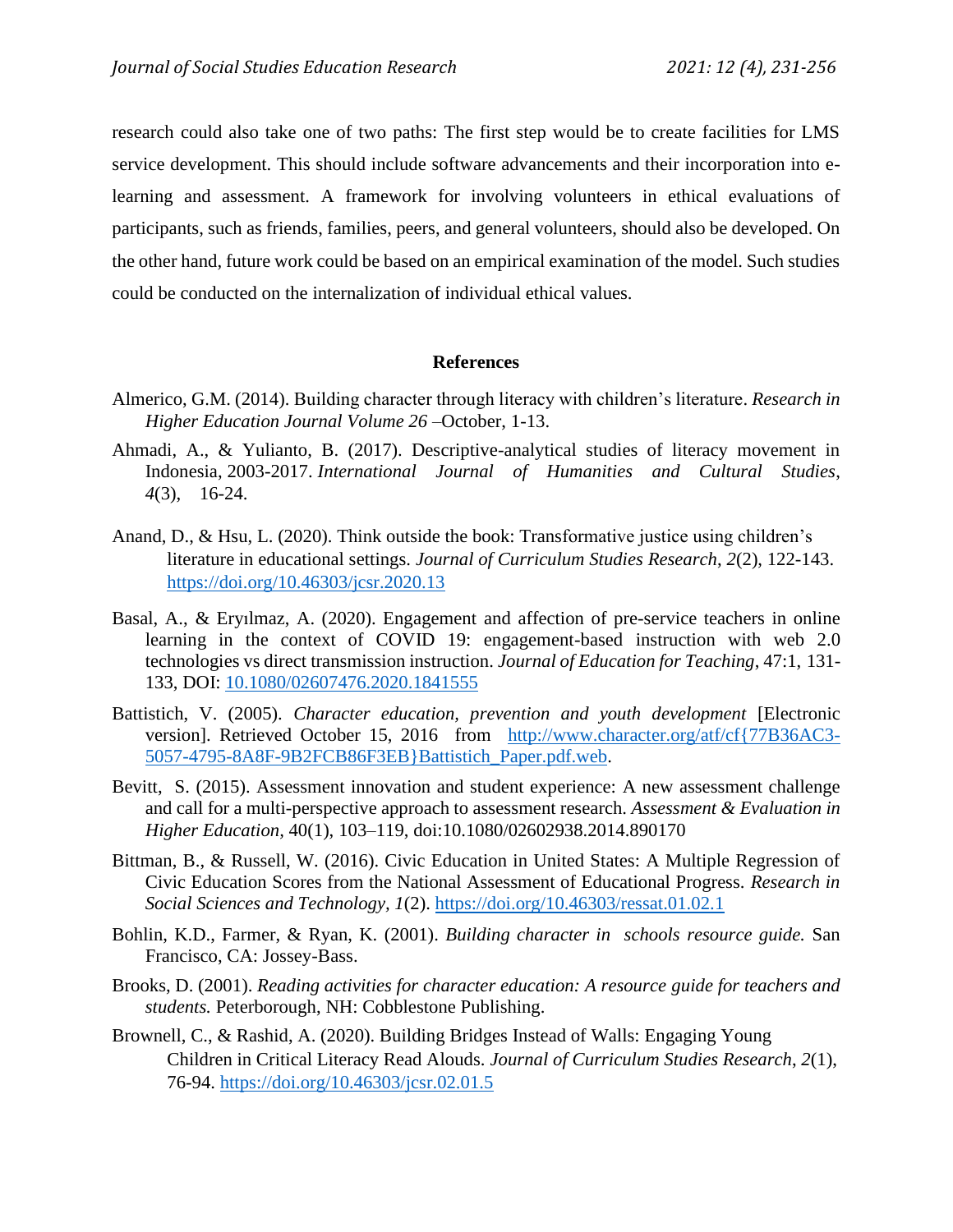- Cremin, T. Mottram, M., Collins, F., Powell, S. & Safford, K. (2014), *Building communities of engaged readers: Reading for pleasure*, Routledge, London.
- Chowdhury, M. (2016). Emphasizing morals, values, ethics, and character education in science education and science teaching. *The Malaysian Online Journal of Educational Science*, 4(2),  $1-16.$
- Cronin, M. K. (2014) The Common Core Literature and Literacy*. English Journal 105 issue 4, 46-52*
- Çubukçu, Z. (2012). The effect of hidden curriculum on character education process of primary school students. *Educational Sciences: Theory & Practice*, *12*(2) [Supplementary Special Issue], 1526–1534.
- Doyle, K., Te Riele, K., Stratford, E. & Stewart, S. (2017). *Teaching literacy: Review of literature.* Hobart: Peter Underwood Centre.
- Elodie, G, Chen, R., & Yang, Z. (2020). Development of theory of mind on online social networks: Evidence from Facebook, Twitter, Instagram, and Snapchat*. Journal of Business Research. 10.1016/j.jbusres.2020.03.001.*
- Erbay Çetinkaya, Ş. (2020). Bringing Classroom and Outside World Together: Mobile Instant Messaging via WhatsApp© for Extracurricular Writing. *The Qualitative Report*, 25(12), 4319-4351.<https://doi.org/10.46743/2160-3715/2020.4326>
- Freebody, P. (2007). *Literacy Education in School: Research perspectives from the past, for the future.* Victoria: ACER press
- Gibson, R. & Ewing, R. (2011). *Transforming the curriculum through the arts*, Palgrave Macmillan, Melbourne.
- Gunning, T. (2012). *Building literacy in secondary content area classrooms.* Boston: Pearson.
- Hench, T. (2015). e-assessment: Past, Present, and Future. *International Journal of e-Assessment. 4.*
- Hettiarachchi, Enosha & Huertas, Maria & Mor, Enric. (2015). E-Assessment System for Skill and Knowledge Assessment in Computer Engineering Education. *International Journal of Engineering Education.* 31. 529–540.
- Hoge, J. (2002). Character education, citizenship education, and the social studies. *Social Studies, 93*(3), 103-108.
- Idowu, S., Ifedayo, T., & Idowu, E. (2020). Assessing the Career Conflict Options of Senior Secondary School Students of Ado-Odo Ota Local Government, Ogun State, Nigeria. *Research in Social Sciences and Technology*, *5*(3), 55-77. <https://doi.org/10.46303/ressat.05.03.3>
- Isidro, E., & Teichert, L. (2021). Towards Socially Just Literacy Teaching in Virtual Spaces. *Journal of Curriculum Studies Research*, *3*(1), 21-41. <https://doi.org/10.46303/jcsr.2021.6>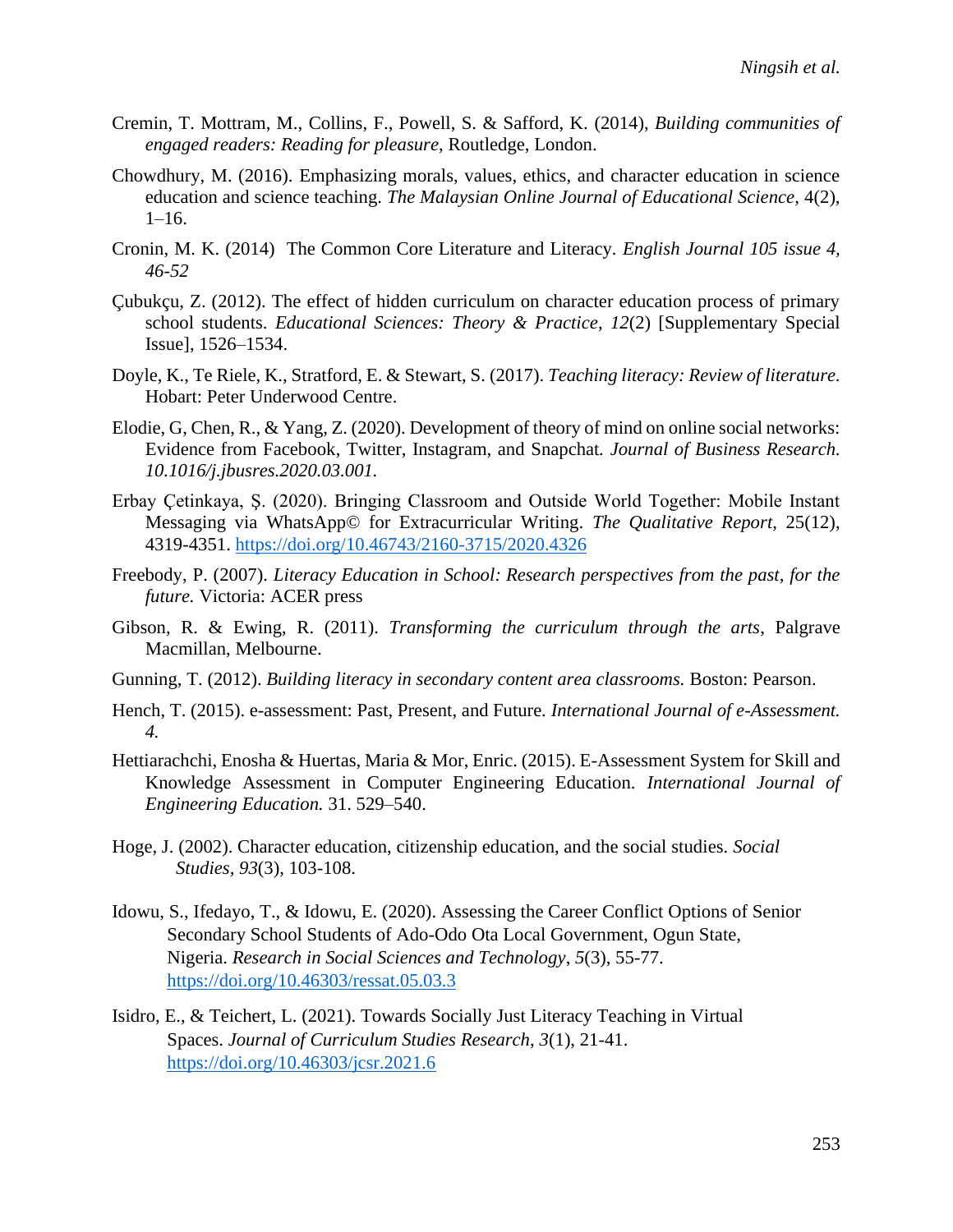- Ismakova, A., Pirali, G., Begmanova, B., Kozhekeyeva, B, & Oisylba, A., (2020). The Role of Classical Literature in The Formation of a Personality's Worldview. *Journal of Research in Applied Linguistics, 11 (special issue) Proceedings of the 7thInternational Conference on Applied Linguistics Issues (ALI 2020), Saint Petersburg.*
- Jenkinson, A. (2012). 'A second golden age of Canadian children's literature, *Booknews, Summer 2012, vol. 5,* no. 3, pp.4–5.
- Johnson, M. (2020). Serious with the Wordplay: Battle Rap as a Critical Literacy Site and Model. *Journal of Culture and Values in Education, 3*(2), 24-41. <https://doi.org/10.46303/jcve.2020.11>
- Jones, E. (2016). *Six Component of an Effective Literacy Program*. [https://dataworks](https://dataworks-ed.com/blog/2016/02/six-components-of-an-effective-literacy-program/)[ed.com/blog/2016/02/six-components-of-an-effective-literacy-program/](https://dataworks-ed.com/blog/2016/02/six-components-of-an-effective-literacy-program/) retrieved 12 October 2021.
- Jose, K. (2021). "Google and me together can read anything." Online reading strategies to build independent readers in the ESL classroom. *Journal of Language and Linguistic Studies, 17*(2), 896-914. Doi: 10.52462/jlls.62
- Kuhfeld, M., Soland, J., Tarasawa, B., Johnson, A., Ruzek, E., & Liu, J. (2020). Projecting the Potential Impact of COVID-19 School Closures on Academic Achievement. *Educational Researcher*, *49*(8), 549–565. https://doi.org/10.3102/0013189X20965918
- Lee (Angela), Chi-Ming. (2009). The planning, implementation and evaluation of a characterbased school culture project in Taiwan, *Journal of Moral Education*, *38*(2), 165-184.
- Lejk, M., & Wyvill, M. (2010). The effect of the inclusion of self-assessment with peer assessment of contributions to a group project: A quantitative study of secret and agreed assessments. *Assessment & Evaluation in Higher Education*, 26(6), 616–636.
- Lickona, T. (1991). *Educating for Character: How Our Schools Can Teach Respect and Responsibility*. New York: Bantam Books.
- Mardapi, D. (2012). *Pengukuran penilaian dan evaluasi pendidikan (Education measurements, assessment and evaluation).* Yogyakarta, Indonesia: Nuha Medika
- Mills, K., & Unsworth, (2016). *The SAGE handbook of curriculum, pedagogy and assessment. Ed. Wyse, D., Hayward, L., Pendya, J.* United Kingdom: SAGE Publication Inc.
- Ministry of National Education. (2010). *Developing cultural education and national charactersschool guidelines*. Jakarta: Department of Research and Development.
- Mullis, I. V. S., & Martin, M. O. (Eds.). (2019). *PIRLS 2021 Assessment Frameworks*. Retrieved from Boston College, TIMSS & PIRLS International Study Center website: <https://timssandpirls.bc.edu/pirls2021/frameworks/>
- Nadeem, S. (2020). Coronavırus Covıd-19: Avaılable free lıterature provıded by varıous companıes, *Journals And Organızatıons Around The World Journal Of Ongoıng Chemıcal Research, 5*(1), *7-13.*
- Ningsih, T. (2020). Mental Revolution Education Strategy in Realizing Child-Friendly Schools Based on Character Education Strengthening Strategi Pendidikan Revolusi Mental dalam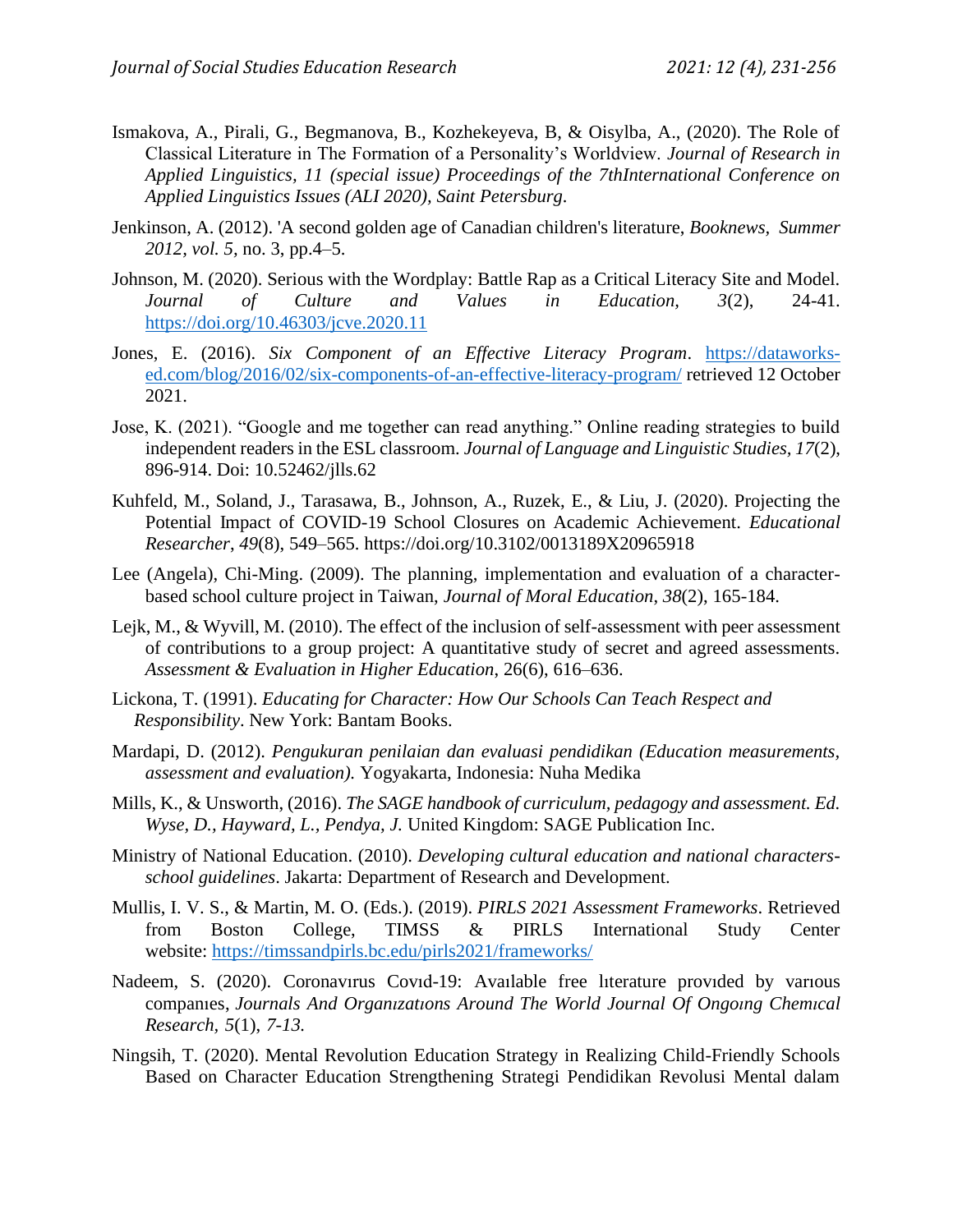Sekolah Mesra Keluarga Berdasarkan Pengukuhan Pendidikan Karakter.s *Akademika 90(1), April 2020: 113-122*

- Novianti, N. (2017). Bildungsroman for character education in higher education: An Indonesian context. *International Journal of Education, 9*(2), *126-132 doi:*  [dx.doi.org/10.17509/ije.v9i2.5474](http://dx.doi.org/10.17509/ije.v9i2.5474)
- Nurhasanah, N. & Nida, Q. (2016). Character building of students by guidance and counseling teachers through guidance and counseling services. *Jurnal Ilmiah Peuradeun*, *4(1), 65-76*. doi: 10.13140/R.G.2.1.3085.4160
- Pantiwati, Y., Permana, F. H., Kusniarti, T., Miharja F., M., ( 2020). The Characteristics of Literacy Management in School Literacy Movement (SLM) at Junior High School in Malang – Indonesia. *Asian Social Science 16,* (4) 15-24.
- Pitard, F. F. (2019). Theory of Sampling and Sampling Practice. Retrieved from http://publications.lib.chalmers.se/records/fulltext/245180/245180.pdf%0Ahttps://hdl.handl e.net/20.500.12380/245180%0Ahttp://dx.doi.org/10.1016/j.jsames.2011.03.003%0Ahttps:// doi.org/10.1016/j.gr.2017.08.001%0Ahttp://dx.doi.org/10.1016/j.precamres.2014.12
- Plangsorn, B., Poopan, S., (2017). Development of producing and using e-books competencies of teachers in Chachoengsao, Thailand. *World J. Educ. Technol. 9 (2):112–117.*
- Putri. K. Y.S., Fathurahman, H., Safitri, D., Sugiyanta, L., (2021). The Use the Elaboration phase in ICT and Social Studies to Educate Junior High School Students about the Covid 19 Pandemic. *Journal of Social Studies Education Research 12 (2), 100-125.* Retrieved from <https://jsser.org/index.php/jsser/article/view/3043>
- Ravitz, J. (2010). Assessing the impact of online technologies on PBL use in U.S. high schools. Draft of paper to appear in Proceedings of the Association for Educational Communications and Technology. Anaheim, CA. [http://www.bie.org/research/study/online\\_supports\\_for\\_pbl\\_use](http://www.bie.org/research/study/online_supports_for_pbl_use)
- Retief, L., Potgieter, M., & Lutz, M. (2013). The usefulness of the rasch model for the refinement of likert scale questionnaires. *African Journal of Research in Mathematics, Science and Technology Education*, *17*(1–2), 126–138. https://doi.org/10.1080/10288457.2013.828407
- Shabalina, N. Bikov, A. (2021). Problem of Forming a Literate Reader in the Digital Age Based on the Material of Modern Children's and Youth Prose *Journal of Social Studies Education Research 12 (3), 175-203.* Retrieved from<https://jsser.org/index.php/jsser/article/view/3356>
- Shaimardanova. M., Akhmetova, L. & Nikishina, S (2020). Socialization of Foreign University Students Through the Formation of Reading Literacy. *Journal of Social Studies Education Research 11 (1), 42-63.* Retrieved from <https://jsser.org/index.php/jsser/article/view/1133>
- Shatunova, O., Bozhkova, G., Tarman, B. & Shastina E. (2021). Transforming the Reading Preferences of Today's Youth in the Digital Age: Intercultural Dialog, *Journal of Ethnic and Cultural Studies*, *8*(3), 62-73. DOI: <http://dx.doi.org/10.29333/ejecs/347>
- Simon, J., Garcia-Belmar, A., (2016). Education and textbooks. *Technol. Cult. 57* (4):940–950.
- Simpson, A. (2016). Choosing to Teach With Quality Literature: From Reading (Through Talk) to Writing. *SCAN Volume 35, Issue 4 26-38*